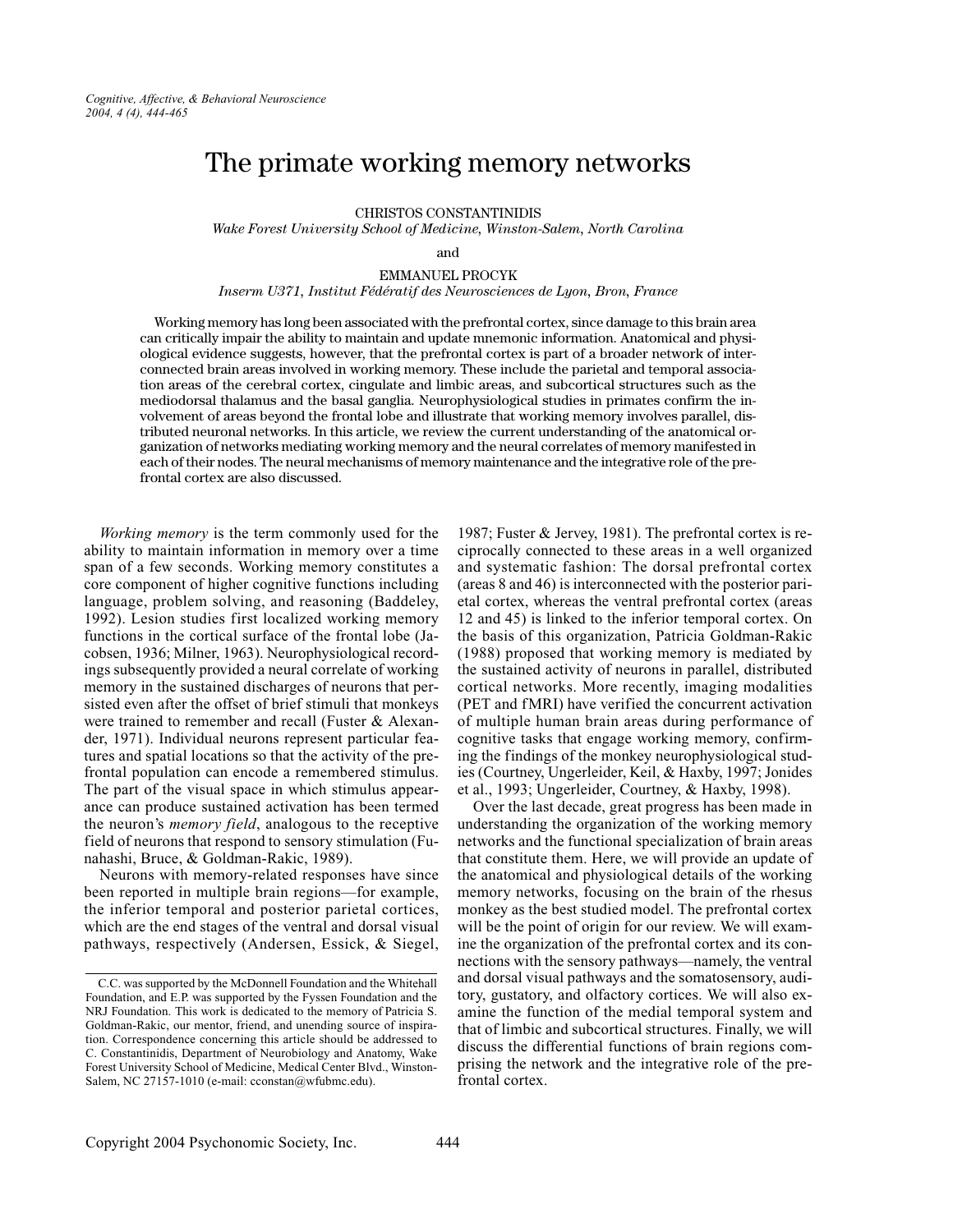## **EXPERIMENTAL INVESTIGATION OF WORKING MEMORY**

Working memory can be engaged and manifested in tasks that require a subject to remember a briefly presented stimulus. For example, an experimenter may bait one of two food wells in view of a monkey in a Wisconsin General Testing Apparatus and lower a screen obstructing the monkey's view for a period of a few seconds. Once the screen is raised again, the monkey is allowed to uncover one well and retrieve the treat. In order to correctly perform such a task, the subject must keep in memory the spatial location of the food item over the delay period, when no stimulus is visible. This visuospatial memory is mediated by neuronal discharges in a network of brain areas that can be investigated in vivo, with microelectrode recordings. However, neurons also discharge in response to other aspects of the subject's behavior over the delay period—for example, the planning and execution of eve movements.

In order to identify neuronal discharges related to working memory, a number of tasks have been devised that tightly control behavioral variables (see Figure 1). One of the simplest and most extensively used, the oculomotor delayed response (ODR) task, requires a subject to foveate a bright spot on a screen and maintain fixation while a square is flashed briefly on the visual periphery (Funahashi et al., 1989). The square is extinguished, and over a period of a few seconds only the fixation point is visible on the screen. When the latter is also turned off, subjects are required to indicate the cued location by shifting their eves to where the square had previously appeared on the screen. In such a task, the visual display and the subject's gaze in the interval before cue presentation are identical to those in the interval after cue presentation. Therefore, any difference in neuronal activity



Figure 1. (A) The ocolumotor delayed response task. Panels represent successive frames of the subject's screen during the execution of the task. The inset on the right illustrates that the cue may appear at any of eight spatial locations around the fixation point, randomly interleaved during the experiment. (B) Schematic illustrations of two types of neuronal responses during the execution of the task. The top panel illustrates a transient response to the cue that is sustained throughout the delay period. The bottom panel shows a neuron that discharges in accelerating fashion before the onset of the eye movement. Neurons with activation at any combination of task epochs have been reported in the prefrontal cortex and elsewhere.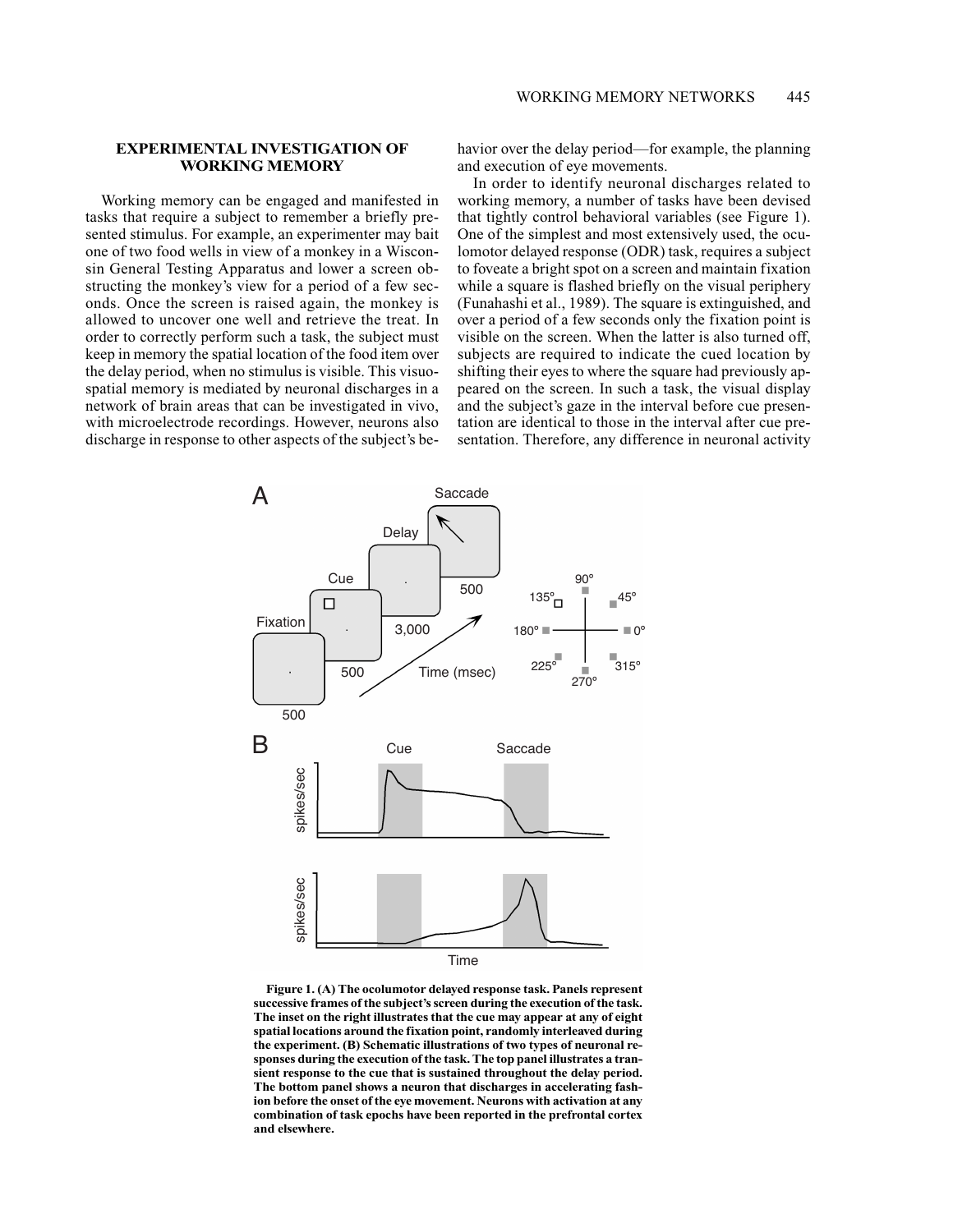may be attributable only to the spatial cue. Furthermore, the location of the cue varies randomly from trial to trial. This prevents the subject from predicting and anticipating the appearance of the cue and makes it possible to identify neurons "tuned" for the memory of specific locations. Individual neurons encode the remembered location of particular stimuli, further suggesting that elevated activity over the delay period is not simply a general effect of arousal or anticipation of reward.

Although the ODR task controls for a number of behavioral variables, neuronal activity recorded over its delay period may still be indicative of several processes other than working memory. Neurons may simply discharge in preparation of the saccade, which is perfectly predictable after the appearance of the cue and covaries with the cued location. More complex tasks have been devised to dissociate the two factors. In an antisaccade task, subjects are required to move their eyes away from the location of the cue; it is then possible to test whether the discharges of a neuron represent the location of the visual stimulus or the direction of the eye movement. Similarly, a spatial matching-to-sample task requires subjects to observe a sequence of stimuli and to release a lever when one appears at the location of the initial stimulus. Since the motor response is identical in every trial, any differences in neuronal responses may be due only to the location of the remembered stimulus. Even in this case, however, it is difficult to distinguish between the effects of spatially directed attention to the effects of memory for the cued location, and it is important to realize the interplay of multiple factors that influence neuronal activity.

Tasks that require the monkey to remember the identity rather than the spatial location of a stimulus have revealed neurons selectively tuned for the color and form of remembered visual stimuli as well as for stimuli of other sensory modalities. The brain areas thus activated during the maintenance of information in memory are presented next.

# PREFRONTAL CORTEX

The primate prefrontal cortex is defined as the cortex anterior to the arcuate sulcus and connected to the mediodorsal (MD) nucleus of the thalamus (see Figure 2). It can be subdivided into a lateral, a medial, and an orbital aspect. It receives multimodal sensory and limbic input from several pathways, reviewed in detail below, which project on discrete prefrontal subdivisions. In turn, the prefrontal cortex projects to premotor cortical areas and subcortical structures.

Part of the difficulty in appreciating the results of different studies and in understanding the specialized roles of prefrontal subdivisions has been the use of alternative anatomical terminologies. The lateral prefrontal cortex in particular has been further divided into a dorsal and a ventral component. The terms ventral and dorsal have been used rather loosely, however, so that dorsolateral



Figure 2. Schematic diagram of the macaque brain depicting prefrontal and cingulate areas. Top diagram: medial view of the brain. Bottom diagram: lateral view of the brain. Gray regions denote banks of a sulcus (only partially unfolded). Abbreviations of cortical areas: 46-dr, dorsal rim of area 46; 46-vr, ventral rim of area 46; DPS, dorsal principal sulcal area; SEF, supplementary eye field; SMA, supplementary motor area; VPS, ventral principal sulcal area. Abbreviations of sulci (in italics): AS, arcuate sulcus; CS, central sulcus; IPS, intraparietal sulcus; LS, lunate sulcus; PS, principal sulcus; SS, sylvian sulcus (lateral fissure); STS, superior temporal sulcus.

prefrontal cortex may denote the superior convexity medial to the principal sulcus, corresponding to area 9 (Iba & Sawaguchi, 2003); the cortex lining both banks of the principal sulcus, part of area 46 (White & Wise, 1999); the dorsal bank of the principal sulcus and the rim of the arcuate suclus, parts of areas 46 and 8a (Constantinidis, Franowicz, & Goldman-Rakic, 2001b); or the area extending all the way to the frontal pole, including areas 9 and 10 (Wallis, Anderson, & Miller, 2001). The ventrolateral prefrontal cortex similarly shrinks or expands according to each of these definitions. We make an attempt to use anatomical terms clearly and define the boundaries of areas and subdivisions.

#### **Lateral Prefrontal Cortex**

Walker (1940) initially identified multiple cytoarchitectonic areas on the lateral aspect of the macaque brain (Figure 2): areas 8a (encompassing the frontal eye field) and 45 lining the banks of the superior and inferior limbs of the arcuate sulcus, respectively; area 8b just medial to the arcuate; areas 9 and 12 in the superior and inferior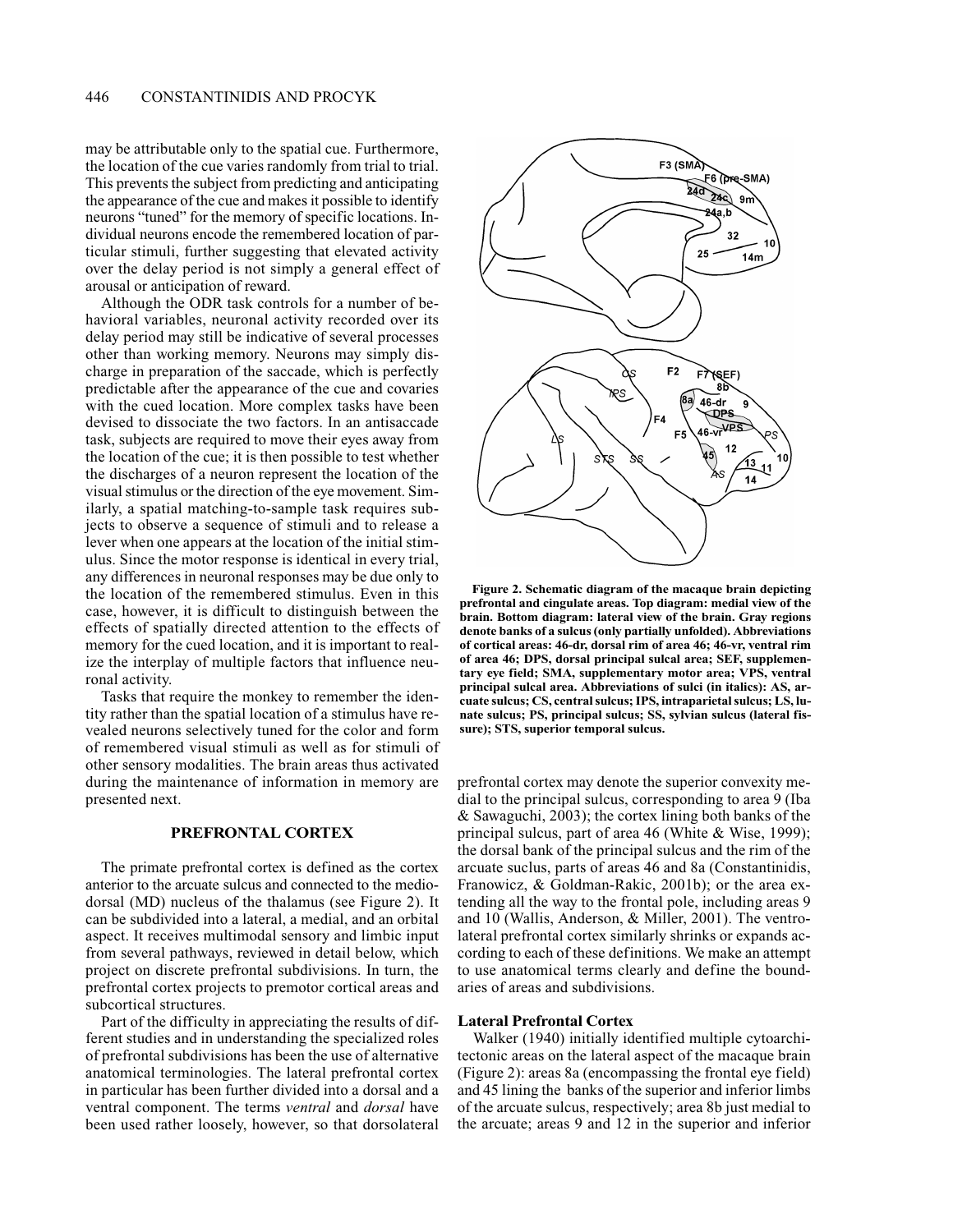convexities of the cortex, respectively; area 46 lining both banks of the principal sulcus; and area 10 covering the frontal pole. This nomenclature has persisted with little modification, except for the further subdivision of area 46 into four areas: that lining the dorsal rim, those lining the dorsal and the ventral banks of the principal sulcus, and that lining the ventral rim of the principal sulcus. These areas have been termed 46-dr. 46-d, 46-v, and 46vr, respectively (Preuss & Goldman-Rakic, 1991). Alternatively, the most caudal aspect of area 46 is referred to as area 9/46 (Petrides, 2000). Since area 46 is still referred to as a unitary region by many investigators, in this review we will refer to the anatomical location of each area 46 subdivision with the explicit description of its location relative to the principal sulcus (i.e., dorsal rim area, dorsal principal sulcal area, ventral principal sulcal area, and ventral rim area).

The sensory selectivity of neurons in each of the lateral prefrontal areas mirrors to a large extent the functional properties of the terminal areas of the sensory pathways projecting to them. In recent years, neuronal responses of the lateral prefrontal cortex (and other highorder areas) have been shown to encode not just the sensory attributes of stimuli, but more abstract qualities such as categories and numbers, as well (Freedman, Riesenhuber, Poggio, & Miller, 2002; Nieder, Freedman, & Miller, 2002). Overlapping populations of prefrontal neurons are activated during the interval of sensory stimulation, over delay periods of no stimulation, and around the time of motor responses (Funahashi et al., 1989). The prefrontal cortex projects back to all the areas from which it receives sensory input as well as to structures with motor functions, including the premotor cortex, the superior colliculus, and the basal ganglia, though not directly to the primary motor cortex.

The representation of sensory, mnemonic, and motor information is generally not topographic (e.g., visuotopic) in the prefrontal cortex. Instead, the same retinal location and eye movement direction is represented multiple times across the cortical surface (Constantinidis, Franowicz, & Goldman-Rakic, 2001a). Anatomical evidence suggests a highly regular pattern of axonal terminations both from within the prefrontal cortex and from association cortices, forming repeating, interdigitated stripes (Kritzer & Goldman-Rakic, 1995; Pucak, Levitt, Lund, & Lewis, 1996). Nevertheless, the underlying principles of prefrontal functional organization remain elusive.

One possible explanation for the absence of topological mapping of stimulus dimensions, as in the primary sensory cortex, is that the prefrontal cortex is organized in multiple intersecting and overlapping networks of associated attributes (Fuster, 2003). However, several lines of evidence suggest at least a local organization in neuronal coding properties. Narrow cortical lesions and local, chemical inactivation affect only a restricted area of visual space, typically in the contralateral hemifield, an effect known as a *mnemonic scotoma* (Funahashi,

Bruce, & Goldman-Rakic, 1993; Sawaguchi & Goldman-Rakic, 1991, 1994). Simultaneous recordings from electrodes spaced  $0.2-0.3$  mm apart similarly indicate that nearby neurons represent adjacent spatial locations (Constantinidis et al., 2001a). These results suggest at least a coarse topography, possibly involving the entire visual hemifield represented in repeating cortical modules.

Why would the representation of a stimulus or a motor target be replicated multiple times across the prefrontal cortex? Although no definitive answer is currently available, theoretical studies provide some possible explanations. The brain is able to flexibly generate variable responses to identical stimuli depending on the context in which they appear. The absence of a one-to-one correspondence between sensory stimuli and motor responses makes the replication of stimulus representations in the prefrontal cortex inevitable. Recent studies have formally demonstrated that a neural circuit that contains multiple representations of the same sensory stimulus, mapped to multiple motor outcomes but each modulated in a different fashion by contextual factors, can effectively act as a switch, producing different motor outcomes depending on the rule or context enforced (Salinas, 2004).

The discharges of prefrontal neurons are indeed modulated by factors other than sensory stimulation or motor responses. Responses to the same operant stimuli vary depending on the expectation of reward when the latter varies from trial to trial (Leon & Shadlen, 1999). A similar modulation of neuronal responses to identical stimulation has been observed in animals trained to perform a number of alternative tasks requiring association of the same stimulus with different possible motor choices, according to different rules (Asaad, Rainer, & Miller, 2000; Wallis, Anderson, & Miller, 2001; White & Wise, 1999). Finally, prefrontal neurons preferentially represent the attributes of stimuli that are behaviorally relevant and require attention, over identical stimuli that are deemed as uninformative or distracting for the purposes of a behavioral task (Everling, Tinsley, Gaffan, & Duncan, 2002; Rainer, Asaad, & Miller, 1998).

# **Orbitofrontal Cortex**

The orbital frontal cortex (OFC) includes areas 10, 11, 13, and 14 (see Figure 2). It is interconnected to the amygdala, gustatory and olfactory cortices, temporal cortex, lateral prefrontal cortex, and anterior cingulate, as well as to the ventral striatum, mesencephalic structures, and hypothalamus (Barbas, 2000). This pattern of connections suggests that the contribution of the OFC to behavior relates to motivation and emotion (Rolls, 2002). Lesion studies in humans and nonhuman primates reveal no clear deficits in working memory tasks after OFC lesions and, thereby, a strong functional dissociation between the OFC and the lateral prefrontal cortex (Bechara, Damasio, Tranel, & Anderson, 1998; Wallis, Dias, Robbins, & Roberts, 2001). Indeed, OFC lesions induce deficits related to emotional reactions, social behaviors,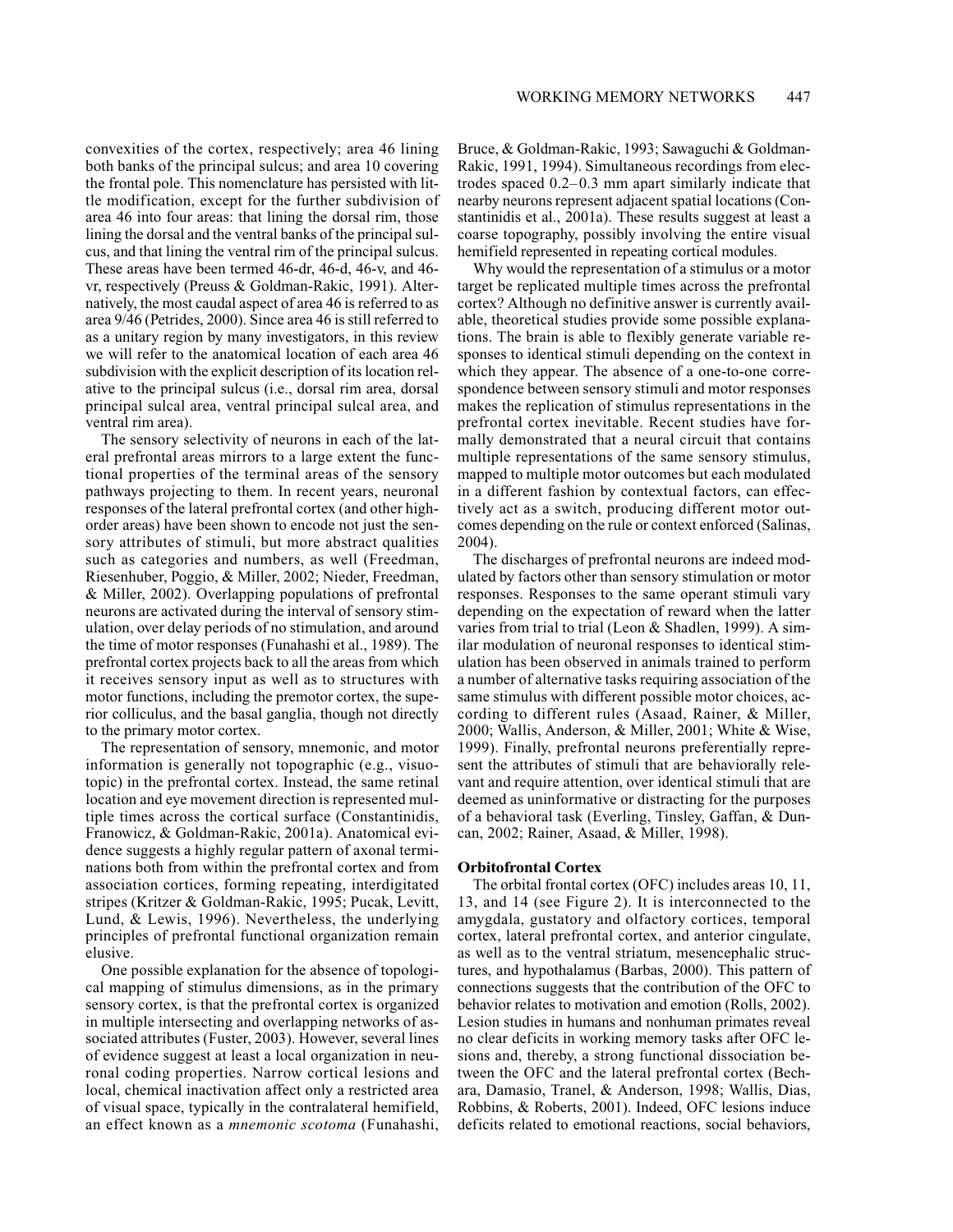reversal learning, associative memory, and adaptation to reward change (Baxter, Parker, Lindner, Izquierdo, & Murray, 2000; Meunier, Bachevalier, & Mishkin, 1997; Passingham, 1993).

In line with lesion data, unit recordings in the OFC show activity related to reward discrimination, expectation, and preference (K. Hikosaka & Watanabe, 2000; Rosenkilde, Bauer, & Fuster, 1981; Tremblay & Schultz, 1999; Wallis & Miller, 2003b). However, in contrast with the findings of lesion studies, unit recordings reveal delay-related discharges that contain information related to cues given in delayed response tasks and to reward expectation (K. Hikosaka & Watanabe, 2000; Rosenkilde et al., 1981; Wallis & Miller, 2003b). Studies that focused on this OFC activity provide insights into its functional role in working memory. OFC delay activity codes for expected reward even in tasks in which reward is not part of the memory component of the task  $(K. Hikosaka \&$ Watanabe, 2000). It has little to do with the impending behavioral response properties, but it is influenced by motivational factors. More-over, reward-related information appears earlier in OFC than in lateral prefrontal cortex (Wallis & Miller, 2003b). Thus, OFC may not have a role in active maintenance of information but could have a role in representing goals and their motivational components (preferences), and hence could be a source of target-value and reward-related information to be combined with response-related representations in working memory. In this context, we shall note that it is the cognitive binding among memorized items, outcome expectations (reward), and impending response plans that enables the organization of goal-directed behaviors (Fuster, 2001).

# **Medial Prefrontal Cortex**

Areas traditionally considered as part of the monkey medial prefrontal cortex include the supplementary eye field (alternatively considered part of the premotor cortex—area F7 in Figure 2, bottom) and the medial aspects of areas 9 and 14 (9m and 14m in Figure 2, top). Area 24 is also often grouped with the medial prefrontal cortex; however, here we will examine it independently as part of the anterior cingulate cortex.

The medial prefrontal cortex has received much less neurophysiological scrutiny than the lateral prefrontal cortex, in the monkey. On the basis of its pattern of anatomical inputs, visual, somatosensory, and olfactory responses would be expected in distinct medial frontal divisions (Barbas, Ghashghaei, Dombrowski, & Rempel-Clower, 1999). Persistent, memory-related discharges have been described in the supplementary eye field (Russo & Bruce, 1996). This activity has been shown to be influenced by the sensorimotor association tasks that monkeys have been trained to perform; for example, antisaccades generally produce stronger responses than prosaccades to the same direction (Schlag-Rey, Amador, Sanchez, & Schlag, 1997). In addition, neurons in the supplementary eye

field have been shown to discharge in response to perceived errors in eye movement tasks (Stuphorn, Taylor, & Schall, 2000). Both of these findings are consistent with the idea that medial frontal structures are involved with the monitoring of self behavior and the potential conflict between sensory stimuli, actions, and expectations.

Other factors influencing neuronal responses in the medial prefrontal cortex include the object-centered frame of reference of eye movements, reward expectation, or rules that the animals have been trained to perform (Amador, Schlag-Rey, & Schlag, 2000; Matsumoto, Suzuki, & Tanaka, 2003; Olson & Gettner, 1995).

## **FRONTAL CORTEX BEYOND PREFRONTAL**

#### **Anterior Cingulate Cortex**

The cingulate cortex is located on the medial surface of the hemispheres, covering the entire length of the corpus callosum. It is divided into anterior and posterior regions. Moreover, the cortex of the cingulate sulcus is distinguished from the cortex of the cingulate gyrus. The monkey anterior cingulate cortex (ACC) comprises areas 24a, 24b, 24c, and 24d, the precise delineation of which varies from author to author. Recently, much attention has been drawn to area 24c, which lines the inferior and superior banks of the cingulate sulcus and is bounded posteriorly by area 24d. Area 24c contains the rostral cingulate motor area (CMAr; Dum & Strick, 1991, 1993). In comparison with caudal cingulate motor areas, the more anterior part of the cingulate sulcus (including CMAr) is characterized by significant connections with the presupplementary motor area and lateral prefrontal areas (Hatanaka et al., 2003; Y. Wang, Shima, Sawamura, & Tanji, 2001). Area 24c projects onto the median and caudal parts of the principal sulcus (areas 46, 8a, 8b, 9, and 12; Barbas & Mesulam, 1985; Bates & Goldman-Rakic, 1993; Lu, Preston, & Strick, 1994; McGuire, Bates, & Goldman-Rakic, 1991). The density and significance of these connections is debatable, especially in light of recent studies (Takada et al., 2004), but they are consistent with a particular role of this subdivision of ACC in higher order cognitive functions. As much of the medial prefrontal frontal cortex, ACC receives strong dopaminergic inputs (S. M. Williams & Goldman-Rakic, 1993).

Relation to lateral PFC. Initially, thanks to human brain imaging studies, consistent activation of the homolog part of monkey 24c was observed during most cognitive tasks. Most human brain imaging studies devoted to high-order cognition reported joint lateral prefrontal and ACC activations, in particular when the tasks used were complex or necessitated active control on behavior (e.g., Frith, Friston, Liddle, & Frackowiak, 1991; Koski & Paus, 2000; Paus, Petrides, Evans, & Meyer, 1993). The most recent reviews on prefrontal functions underline the importance of these facts (Duncan & Owen, 2000; Miller & Cohen, 2001; Paus, 2001). Nonetheless,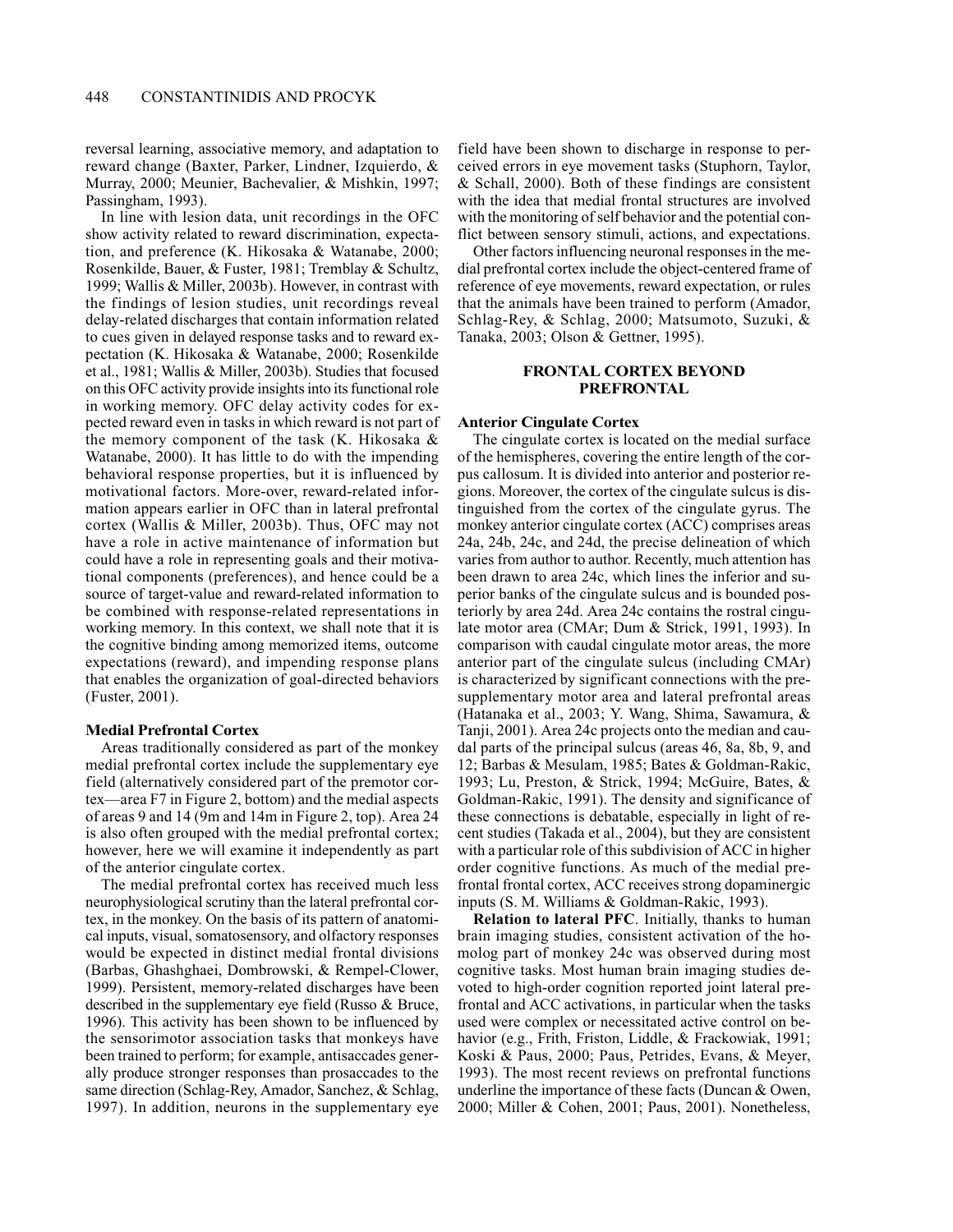activations of these two regions are dissociable in functional terms (MacDonald, Cohen, Stenger, & Carter, 2000; Posner & DiGirolamo, 1998).

Role in working memory. It is now widely accepted that, although dissociated in some ways, systems involved in higher brain functions (storing, monitoring, and manipulating information in memory) establish strong relationships and interactions or even overlap with those concerned with motivation and emotion. For instance, in her description of distributed functions in several parallel systems, Goldman-Rakic (1988) illustrated how interconnected prefrontal dorsolateral and parietal areas shared common connections with the ACC, thereby underlying a link between working memory and motivation.

The involvement of monkey ACC in working memory tasks has been suggested by brain imaging (Inoue, Mikami, Ando, & Tsukada, 2004). Among neurophysiological experiments in which ACC unit activity in monkeys was studied, only a few reported neural activity recorded during spatial delay tasks (Akkal, Bioulac, Audin, & Burbaud, 2002; Isomura, Ito, Akazawa, Nambu, & Takada, 2003; Niki & Watanabe, 1976; Procyk & Joseph, 2001). However, although tonic activity during memory delays has been reported in electrophysiological studies, the authors acknowledge that information contained in ACC delay activity has little to do with a potential memory buffer coding specifically for location of targets or direction of movements (Akkal et al., 2002; Isomura et al., 2003; Procyk & Joseph, 2001). On the other hand, ACC activity is strongly influenced by reward expectation and by various parameters related to the selection of action based on expected rewards (Akkal et al., 2002; Matsumoto et al., 2003; Niki & Watanabe, 1976; Procyk & Joseph, 2001; Procyk, Tanaka, & Joseph, 2000; Shidara & Richmond, 2002; Shima & Tanji, 1998). Most of the data, including those related to the role of ACC in error detection, converge toward a key function of ACC in behavior evaluation. Lesion studies strongly support this view (Hadland, Rushworth, Gaffan, & Passingham, 2003; Rushworth, Hadland, Gaffan, & Passingham, 2003). Indeed, expectation of reward associated to action and error detection are part of a unique function by which the adequacy of behavior is evaluated.

Thus, the role of ACC in working memory and its particular relationship with lateral prefrontal cortex remain in question. It is possible that the unified representation of goal-directed action in complex cognitive tasks depends on the parallel coding of integrated motivation-action information in ACC and actively memorized information as is seen in lateral prefrontal cortex. Yet other, nonparallel interactions may take place between these two structures, in particular when error or conflict detection triggers action selection adjustment (Miller & Cohen, 2001).

## **Premotor Cortex**

Premotor areas are divided into mesial (areas F3 [supplementary motor area] and F6 [presupplementary motor area]), lateral dorsal (areas F2, F7—supplementary eye field), and lateral ventral (F4, F5) territories (Matelli, Luppino, & Rizzolatti, 1991). One main factor of subdivision of premotor areas is related to effector maps. Each premotor area supports at least one body representation that has been delineated by microstimulation (Godschalk, Mitz, van Duin, & van der Burg, 1995; Luppino, Matelli, Camarda, Gallese, & Rizzolatti, 1991; Mitz & Wise, 1987). In addition, several eye fields have been described in lateral and medial premotor areas (Huerta, Krubitzer, & Kaas, 1986, 1987; Schlag & Schlag-Rey, 1987; Y. Wang, Matsuzaka, Shima, & Tanji, 2004).

Areas F6 and F7 (anterior premotor) receive input from the prefrontal cortex and project to the other premotor areas F2, F3, F4, and F5, which in turn project to the primary motor cortex and the spinal cord (Dum & Strick, 1991; Rizzolatti & Luppino, 2001). Connections between area 46 and lateral premotor areas extend the dorsoventral dissociation (Barbas & Pandya, 1987; Y. Wang, Shima, Isoda, Sawamura, & Tanji, 2002; Watanabe-Sawaguchi, Kubota, & Arikuni, 1991).

Function. The top-to-bottom connectivity from prefrontal to primary motor cortex reinforces a pyramidal view of the cortical organization in the frontal cortex as well as of the functional roles of its subdivisions. Although recent brain imaging studies suggest that the lateral frontal cortex is organized as a cascade of executive processes from anterior prefrontal to premotor regions, it is also plausible that executive networks are to some degree heterarchical instead of purely hierarchical (Fuster, 2001; Koechlin, Ody, & Kouneiher, 2003). Thus, whether or not the frontal cortex is purely hierarchically organized in terms of cognitive function is debatable, and a description of working memory networks is central to the debate. In particular, it is important to compare prefrontal and premotor tonic activities and their times of occurrence during cognitive tasks.

The supplementary motor area (SMA) and the PreSMA have a crucial role in sequence planning, and lateral premotor areas play a crucial role in planning visually guided movements, more specifically during conditional motor learning (Nakamura, Sakai, & Hikosaka, 1998; Shima, Mushiake, Saito, & Tanji, 1996; Tanji & Shima, 1994; Wise, Murray, & Gerfen, 1996). For instance, premotor dorsal and ventral neurons respond differently to identical stimuli that instruct different actions (Boussaoud & Wise, 1993; di Pellegrino & Wise, 1993b). This is to say that although they process spatial or motor parameters (Crammond & Kalaska, 1994; Jouffrais & Boussaoud, 1999; Messier & Kalaska, 2000), premotor areas are involved in more than basic motor control.

We focus on lateral premotor areas since several attempts have been made either to compare activity in these areas with those in prefrontal cortex or to detail neural activity and information coding during memory delay. Although delay tonic activity can be observed in prefrontal and premotor areas, in several studies it has been reported that, on average, prefrontal cell activity differs from premotor cell activity in that it is more closely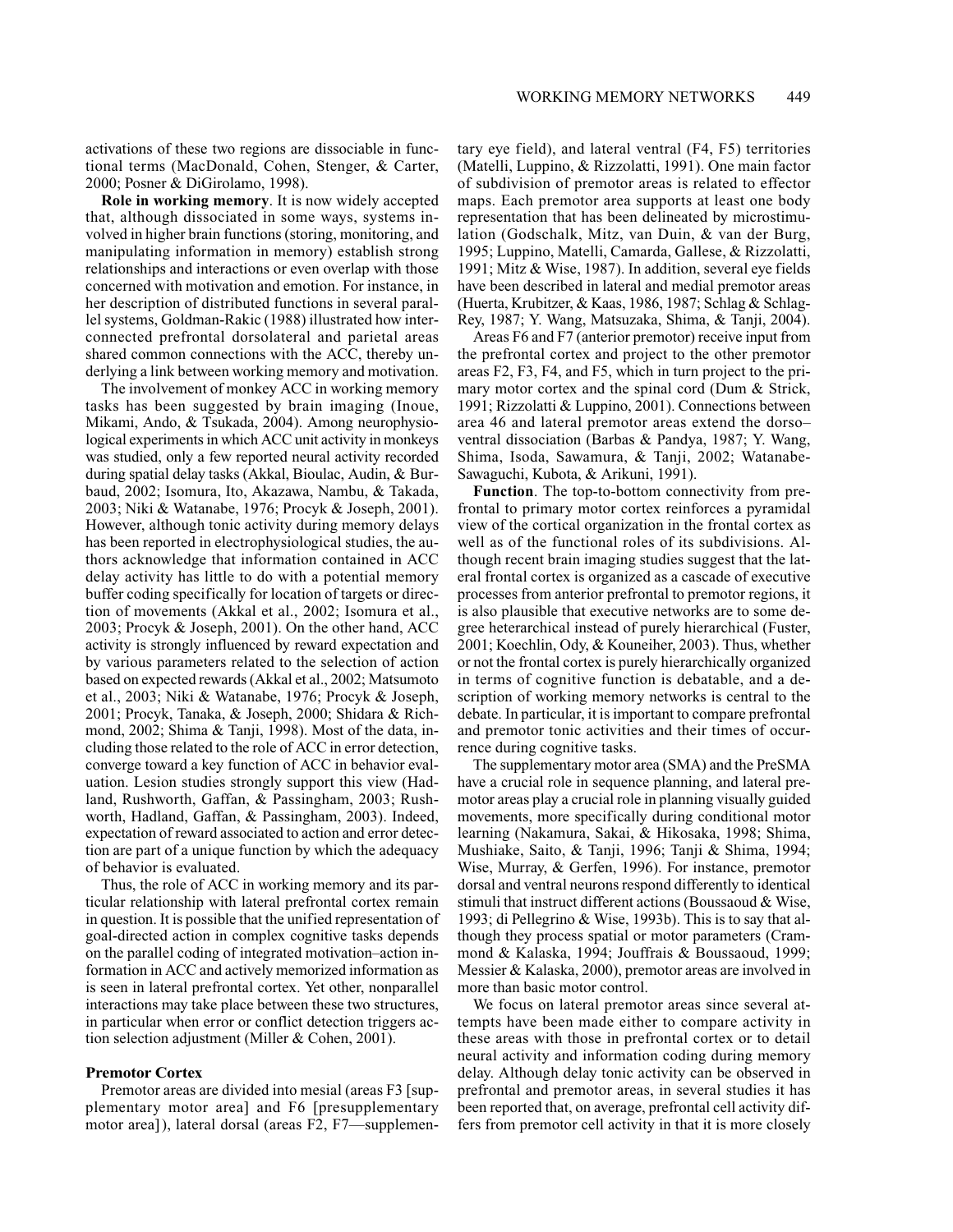related to stimulus information than to motor plan (Boussaoud & Wise, 1993; di Pellegrino & Wise, 1993b; Wallis & Miller, 2003a). In a double delay task, latencies of phasic and tonic activities are shorter in prefrontal than in premotor cortex, which in turn discharges more intensely later in the delay (di Pellegrino & Wise, 1991). These results support the idea of a transfer of information from prefrontal to premotor cortex and from cognitive to motor content, during delay periods that bridge instruction and motor response. However, this may not be always the case; premotor activity can have shorter latency than prefrontal activity (Wallis & Miller, 2003a). Moreover, in a spatial delayed response task, prior information about distance of the target is reflected in premotor activity during the delay period well before movement initiation and begins to be expressed as early as 150 msec after presentation of target location (Messier & Kalaska, 2000).

Although most data seem to emphasize a role of premotor areas in planning rather than in active memory, whether premotor tonic activity has a role in the representation of information in working memory remains in question. In most paradigms, premotor and prefrontal activity may appear contingent, but strong differences can appear with true comparisons and adapted behavioral tasks (di Pellegrino & Wise, 1993b).

# THE SENSORY PATHWAYS

#### **Dorsal Visual Pathway**

General properties. The dorsal visual stream (Figure 3) includes cortical areas MT, MST, PO, DP, VIP, LIP, and 7a (Felleman & Van Essen, 1991; Ungerleider & Mishkin, 1982). Receptive fields of neurons in these areas cover the visual periphery, with increasing size in successive stages of the pathway (Blatt, Andersen, & Stoner, 1990; Komatsu & Wurtz, 1988; Raiguel et al., 1997). The majority of neurons exhibit contralateral receptive fields, with bilateral fields common among neurons in area 7a, which, interestingly, often exclude the fovea (Motter & Mountcastle, 1981). Neuronal responses in higher level areas are also increasingly modulated by cognitive factors such as selective attention and reward expectation (Cook & Maunsell, 2002; Platt & Glimcher, 1999; Treue & Maunsell, 1996).

The hallmark of the dorsal visual pathway is the specialized neural circuitry for the analysis of visual spatial information and motion. Neurons in successive stages of the pathway respond to progressively more complex attributes, from the absolute direction of motion of a visual stimulus to parameters such as the radial expansion and contraction of a dynamic display, the location of its center of motion, and the speed of optic flow (Bremmer, Duhamel, Ben Hamed, & Graf, 2002; Duffy & Wurtz, 1991; Duhamel, Bremmer, Ben Hamed, & Graf, 1997; Heuer & Britten, 2004; Merchant, Battaglia-Mayer, & Georgopoulos, 2001; Phinney & Siegel, 2000; Steinmetz, Motter, Duffy, & Mountcastle, 1987). This information is necessary for estimating the speed and heading



Figure 3. Dorsal visual pathway. Top diagram: medial view of the brain. Bottom diagram: simplified connectivity pattern between the areas of the dorsal visual pathways. Abbreviations of cortical areas: DP, dorsal parietal; LIP, lateral intraparietal; MST, medial superior temporal; MT, medial temporal; PO, parietal occipital; VIP, ventral intraparietal; VPS, ventral principal sulcal.

of motion and the trajectory of targets relative to the subject's own path. Even more abstract spatial information has been recently reported in the activity of area 7a neurons, such as the direction of a continuous path in a visual maze (Crowe, Chafee, Averbeck, & Georgopoulos, 2004).

The segregation of the cortical visual pathways into a dorsal and a ventral visual stream provides a powerful framework for the classification of neuronal properties, and it is tempting to interpret such a scheme as an extension of the magno- and parvocellular pathways of the lateral geniculate nucleus. However, it is clear that the two pathways are only relatively segregated, since they each share both magnocellular and parvocellular inputs (Ferrera, Nealey, & Maunsell, 1992; Haenny, Maunsell, & Schiller, 1988) and areas across the two streams are anatomically connected to each other (Felleman & Van Essen, 1991). In recent years, the *functional* dichotomy between the properties of neurons in the two streams has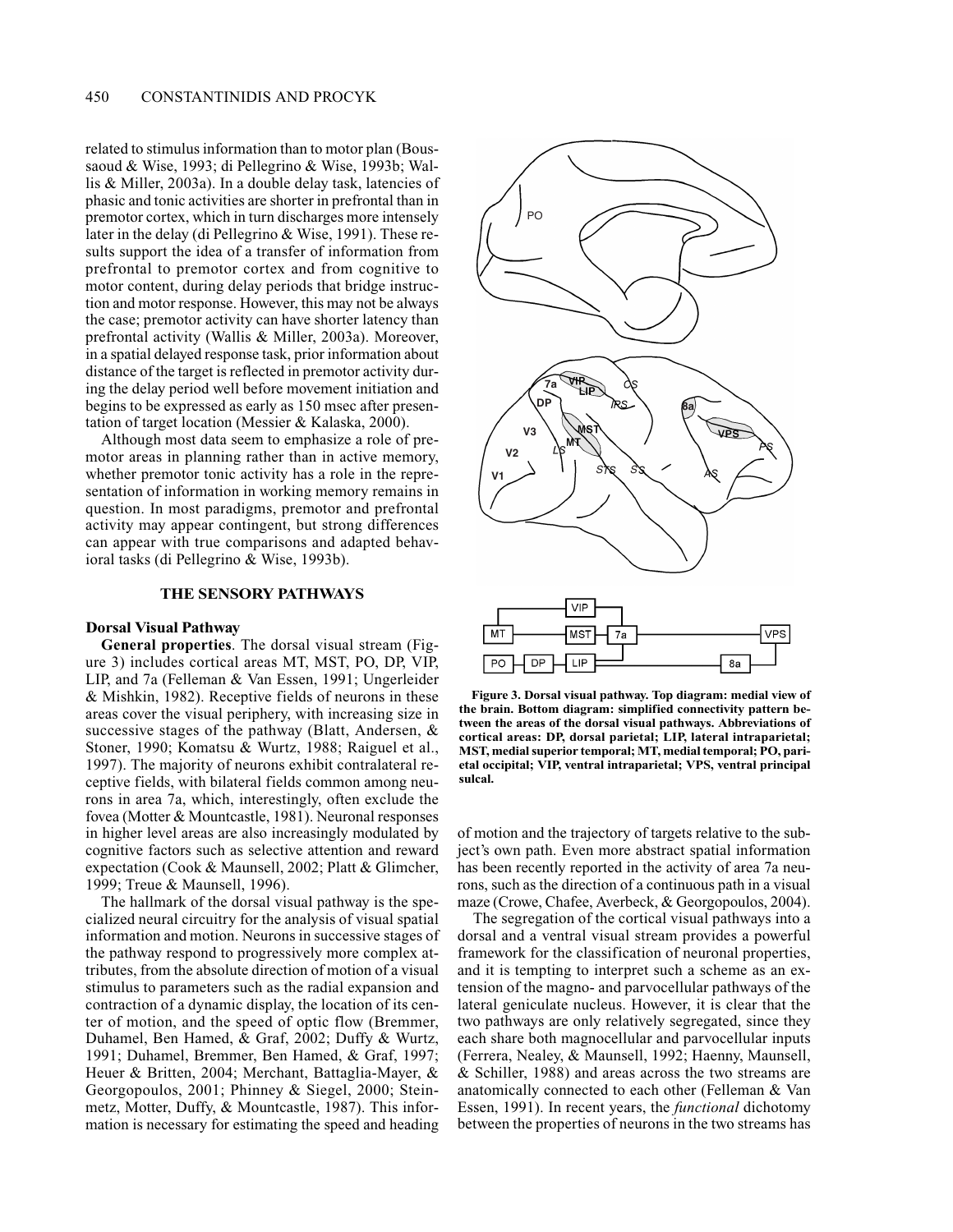also been shown not to be absolute. It is now clear that posterior parietal neurons exhibit significant selectivity for stimulus attributes such as shape and color (Constantinidis & Steinmetz, 2001a; Sereno & Maunsell, 1998: Toth & Assad, 2002). The selectivity may be further enhanced after training in a task requiring recognition of the stimulus attributes.

**Modulation by extraretinal factors.** Neurons encode selectively the locations and directions of stimuli with behavioral importance, such as those associated with potential rewards or stimuli that attract attention by virtue of their inherent salience (Bushnell, Goldberg, & Robinson, 1981; Constantinidis & Steinmetz, 2001a; Gottlieb, Kusunoki, & Goldberg, 1998; Lynch, Mountcastle, Talbot, & Yin, 1977). Similarly, neuronal activity reflects perceptual decisions about stimulus attributes, such as the perceived direction motion of a random dot display (Shadlen & Newsome, 2001).

Neurons in the dorsal visual system discharge in response to *inferred motion*, involving no physical movement of a light source (e.g., when a moving stimulus briefly disappears behind an occluder; Assad & Maunsell, 1995), and to *apparent motion*, an illusion created by the flashing of stationary stimuli at appropriate intervals (Merchant, Battaglia-Mayer, & Georgopoulos, 2004; Newsome, Mikami, & Wurtz, 1986). Dorsal pathway neurons also begin discharging in anticipation of a stimulus landing in their receptive field, due to a saccade (Duhamel, Colby, & Goldberg, 1992). Conversely, neurons are silenced during the displacement on the retina of an otherwise stationary stimulus due to a saccade, or compensate for the relative movement of the stimulus by exhibiting reverse-direction selectivity during the eye movement (Thiele, Henning, Kubischik, & Hoffmann, 2002). Neuronal responses are also modulated depending on the distance of a visual stimulus from the body and the part of the body on which a moving target is projected to land (Colby, Duhamel, & Goldberg, 1993; Duhamel, Colby, & Goldberg, 1998). Similarly, the position of the eyes in the orbit (angle of gaze) as well as the rotation of the head influence neuronal activity, interacting with the retinal position of a stimulus in a multiplicative function (Andersen, Essick, & Siegel, 1985; Andersen & Mountcastle, 1983; Brotchie, Andersen, Snyder, & Goodman, 1995; Galletti, Battaglini, & Fattori, 1995; Snyder, Grieve, Brotchie, & Andersen, 1998). The combination of retinal, eye, and head positions can specify the absolute location of a stimulus in relation to the head or body, which in turn is necessary for the guidance and coordination of eye and limb movements. The posterior parietal cortex is anatomically connected with the superior colliculus, and populations of parietal neurons explicitly represent motor attributes of movements (Andersen, Snyder, Li, & Stricanne, 1993; Mountcastle, Lynch, Georgopoulos, Sakata, & Acuna, 1975; Snyder, Batista, & Andersen, 1997). Microstimulation, particularly in area LIP, generates eye movements (Shibutani, Sakata, & Hyvarinen, 1984). Reaching movements have been reported for adjoining

parietal areas (Andersen, Snyder, Batista, Buneo, & Cohen, 1998).

Memory-related properties. The posterior parietal cortex projects to the prefrontal cortex in a systematic manner: Projections from area LIP terminate mostly in the frontal eye field (area 8a), whereas area 7a projects mostly in the dorsal principal sulcal part of area 46 (Cavada & Goldman-Rakic, 1989). The corresponding parietal and prefrontal areas exhibit very similar properties, and it seems safe to assume that prefrontal neurons exhibit the same type of location and motion selectivity as that described for posterior parietal neurons. Functional similarities between the two regions include memory-related activity. Indeed, neuronal discharges in areas LIP and 7a persist after the offset of transient visual stimuli, and it is tuned for their spatial locations (Andersen et al., 1987; Chafee & Goldman-Rakic, 1998; Constantinidis & Steinmetz, 1996; Gnadt & Andersen, 1988; Quintana & Fuster, 1992). Posterior parietal and dorsolateral prefrontal cortices are coactive during working memory tasks (Friedman & Goldman-Rakic, 1994), and neuronal responses in the two areas are virtually indistinguishable, at least during the execution of an ODR task (Chafee & Goldman-Rakic, 1998). Neurons active during the delay period in both the prefrontal and parietal cortices can be grouped into two broad categories (see Figure 1B). For one population of neurons, the appearance of the visual stimulus elicits a phasic response, which is sustained after its termination or decays slowly, as would be expected for a working memory process. A second population of neurons begins to discharge only after the offset of the cue with an accelerating time course that peaks at about the time of the response, suggesting a prospective or anticipatory role (Quintana & Fuster, 1992). Similar percentages of neurons display persistent activity with the same time courses in the prefrontal and parietal cortices.

Differences between the prefrontal and parietal areas have emerged only through the use of more complex tasks. Use of a spatial version of the delayed-matchingto-sample task, which requires subjects to remember the spatial location of a sample stimulus and ignore intervening, nonmatch stimuli, revealed that neurons in posterior parietal cortex encode the location of the most recent stimulus, whether it is the remembered sample or the behaviorally irrelevant nonmatch. Parietal neurons respond in a persistent fashion to the presentation of irrelevant stimuli in the receptive field (Constantinidis & Steinmetz, 1996; Powell & Goldberg, 2000) while ceasing to represent the sample stimulus. This is so even though the animal continues to retain the sample in memory and successfully completes the trial. Prefrontal neurons, on the other hand, encode the actively remembered sample; they continue to exhibit elevated levels of discharge following the presentation of a cue in the receptive field, even after the appearance of a behaviorally irrelevant stimulus out of the receptive field (di Pellegrino & Wise, 1993a, 1993b).

Traces of memory-related activity have been further described in lower areas of the dorsal visual pathway.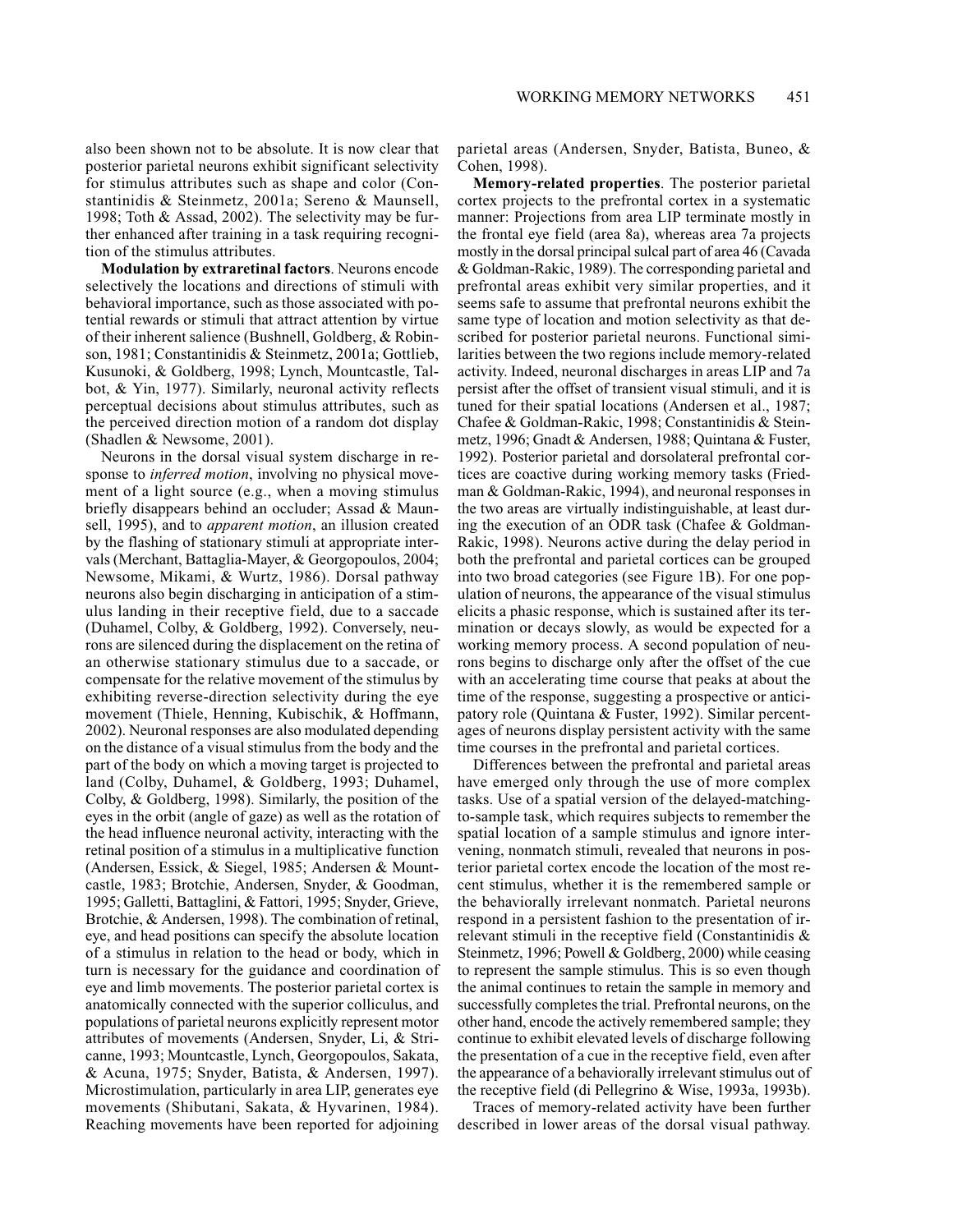Neurons in area MT display continued activity shortly after the offset of the sensory stimulus, which typically does not survive for more than a few hundred milliseconds but which is weakly tuned for the direction of motion of a visual stimulus (Bisley, Zaksas, Droll, & Pasternak, 2004). This brief, sustained activation is followed by a decrease in activity below that of the baseline. A similar memory-related modulation of neuronal activity has been reported in areas V3A and V1 (Nakamura & Colby, 2000; Super, Spekreijse, & Lamme, 2001). In these areas, neuronal activation typically decreases from the background when an animal is actively maintaining a stimulus in memory.

In addition to the persistent responses observed in the parietal cortex after the offset of a brief stimulus, a memory-related phenomenon has been described in terms of the firing rate of neurons to the match stimulus in the context of a delayed-matching-to-sample task. After monkeys are trained to recall the spatial location of a sample stimulus, a second presentation of the same stimulus, which constitutes a match, produces substantially decreased firing in the majority of neurons in area 7a (Constantinidis & Steinmetz, 2001b; Steinmetz, Connor, Constantinidis, & McLaughlin, 1994; Steinmetz & Constantinidis, 1995). This effect has been interpreted as suggesting a role of the parietal cortex in redirecting attention to stimuli appearing away from the current locus of attention. It is impossible, however, to completely dissociate attention from working memory, and it is unclear whether diminished responses may play a role in the recall of a stimulus as being the match sought in the trial. A related phenomenon has to do with the novelty of a stimulus presentation. When a sample stimulus appears at a new, unpredictable spatial location, it produces a robust response. Subsequent presentations of the stimulus at the same location in a block of trials produce progressively diminished response (Steinmetz & Constantinidis, 1995).

Recent experiments have led to the proposal that working memory in the parietal lobe may be dependent not only on deviations in the average firing rate of neurons but also on changes in their temporal pattern of responses. During a delayed response task, an increase in rhythmic firing was observed in the gamma frequency range (Pesaran, Pezaris, Sahani, Mitra, & Andersen, 2002). However, a similar analysis in the prefrontal cortex failed to uncover significant rhythmicity, at least in the discharges of single neurons (Compte et al., 2003). The effect may be most evident in local field potential recordings, suggesting that temporal entrainment of activity may emerge in the pooled activity of a large number of neurons during the maintenance of working memory.

# **Ventral Visual Pathway**

General properties. The ventral visual stream (Figure 4) includes area V4 and temporal areas alternatively known as TEO and TE or PIT, CIT, and AIT (posterior, central, and anterior inferior-temporal areas, respectively).



Figure 4. Ventral visual pathway. Conventions are the same as in Figure 2.

Receptive fields of neurons increase in size across the pathway, with bilateral receptive fields observed in AIT, which almost invariably include the fovea and most often display their peak response near the center of gaze (Gross, Bender, & Gerstein, 1979; Gross, Rocha-Miranda, & Bender, 1972; Schwartz, Desimone, Albright, & Gross, 1983; Tovee, Rolls, & Azzopardi, 1994). As is the case for the dorsal visual pathway, the responses of neurons in higher areas of the pathway are increasingly modulated by attention and other cognitive factors (Chelazzi, Duncan, Miller, & Desimone, 1998; Luck, Chelazzi, Hillvard, & Desimone, 1997; Moran & Desimone, 1985; Richmond, Wurtz, & Sato, 1983).

Neurons in the ventral visual pathway respond to progressively more complex stimulus features. Populations of neurons in area V4 are tuned to color and to geometric shape, defined by local stimulus features such as orientation, length, and curvature (Desimone, Schein, Moran, & Ungerleider, 1985; Gallant, Connor, Rakshit, Lewis, & Van Essen, 1996; Hinkle & Connor, 2002; Pasupathy & Connor, 2001; Zeki, 1978). On the other hand, inferior temporal (IT) neurons are highly selective for complex features of visual stimuli and may respond only to specific images or objects, such as faces (Desimone, Albright, Gross, & Bruce, 1984; Fujita, Tanaka, Ito, & Cheng, 1992; Gross et al., 1972; Tanaka, Saito, Fukada, & Moriya, 1991). Furthermore, inferior temporal responses exhibit size and translation invariance: A neuron responds to its preferred object regardless of where it is presented within its receptive field and regardless of the size of the stimulus on the retina (Ito, Tamura, Fujita,  $\&$ Tanaka, 1995; Schwartz et al., 1983; Tovee et al., 1994). IT neurons also respond to a range of views of a 3-D object rotated in space (Logothetis & Pauls, 1995; Logothetis, Pauls, & Poggio, 1995). These properties are essential for object recognition, since the same object appearing at different viewing distances and positions in the visual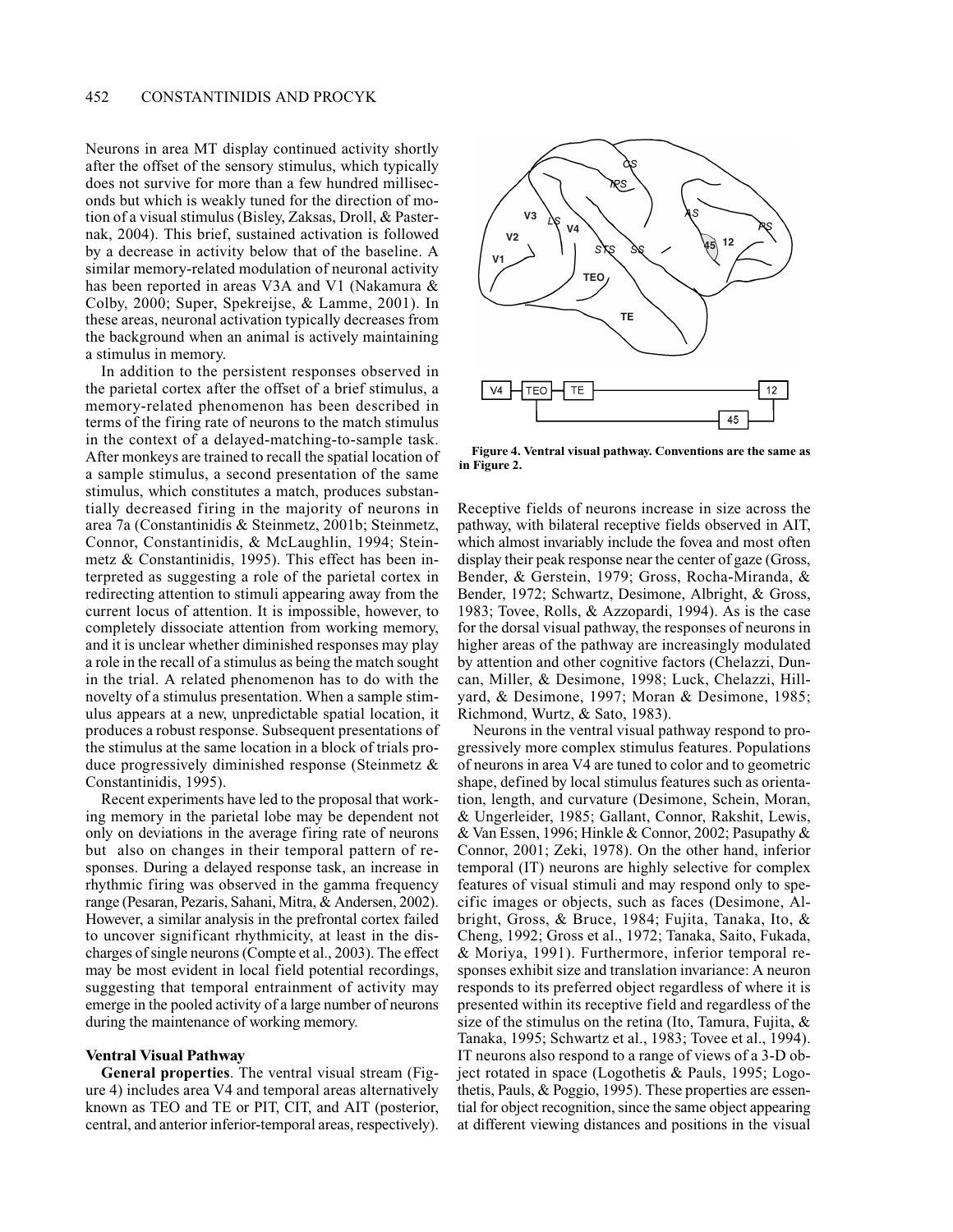field must elicit activity in the same population of neurons in order to be encoded consistently. However, the object invariance of IT response is not absolute; although IT receptive fields are large, they are finite. A neuron's preferred object will fail to elicit a response if it is presented entirely outside the receptive field boundaries. Even when the stimulus is presented within a neuron's receptive field, neuronal responses can vary significantly for different positions (DiCarlo & Maunsell, 2003; Op De Beeck & Vogels, 2000) and neurons typically respond to only a limited range of views of a rotated object (Logothetis & Pauls, 1995). The relative selectivity of the neuron for different stimuli is generally preserved at each location.

Since the segregation of the dorsal and ventral pathways is only relative, it is no surprise that neurons in the ventral pathway would respond to spatial properties of stimuli. For example, V4 neurons respond to moving stimuli and display no lesser tuning for speed than MT neurons do (Cheng, Hasegawa, Saleem, & Tanaka, 1994). Although early studies emphasized location invariance of IT neurons, recent experiments suggest that IT cortex may possess spatial selectivity, particularly for parafoveal stimuli. Bilateral receptive fields are frequent in IT cortex; however, some neurons do exhibit narrow receptive fields (on the order of 4<sup>o</sup>) that are distributed evenly around the fovea. Even among neurons with larger receptive fields, almost half respond best to a location within the central 4<sup>°</sup> of vision other than the fovea (Op De Beeck & Vogels, 2000). Similarly, IT neurons can exhibit strong spatial selectivity for stimuli within 1.5° of the center of vision, at least after training in fine discrimination (DiCarlo & Maunsell, 2003). These results suggest that IT neurons are capable of encoding the spatial locations of stimuli within a few degrees from the center of vision.

**Modulation by extraretinal factors.** Neuronal responses in IT cortex can be quite malleable. After monkeys are trained to group stimuli together and recognize them as belonging in the same group or category, neuronal responses often mirror the perceptual grouping. IT neurons respond to both stimuli of an associated pair, even when the two images were grouped arbitrarily and have no resemblance to each other (Messinger, Squire, Zola, & Albright, 2001; Sakai & Miyashita, 1991). Conversely, neurons may respond differentially to visually similar stimuli that have been grouped into different categories (Freedman, Riesenhuber, Poggio, & Miller, 2003). Furthermore, neuronal responses are primarily modulated by the diagnostic features that were used to group stimuli into categories (Sigala & Logothetis, 2002).

Responses of neurons in the ventral visual stream are. greatly modulated by selective attention. Neuronal responses are generally higher to an attended stimulus, a stimulus appearing at an attended attention, or one exhibiting a feature for which the monkey is searching, such as color or orientation (Chelazzi, Miller, Duncan, & Desimone, 1993; Haenny et al., 1988; Jagadeesh, Chelazzi, Mishkin, & Desimone, 2001; Moran & Desimone, 1985; Motter, 1994). The effect of spatial attention can be thought

of as equivalent to a shrinking of the neuron's receptive field around the attended stimulus so that stimuli appearing away from the focus of attention fail to elicit an appreciable response (Moran & Desimone, 1985; Richmond et al., 1983; Rolls, Aggelopoulos, & Zheng, 2003). Even unattended stimuli can elicit stronger responses if they appear near the focus of attention (Connor, Gallant, Preddie, & Van Essen, 1996; Connor, Preddie, Gallant, & Van Essen, 1997). Like the effects of attention, binocular rivalry suggests that IT neurons selectively represent the image perceived by the subject under conditions of competition between two images presented separately to the two eyes (Sheinberg  $&$  Logothetis, 1997).

**Memory responses.** The inferior temporal cortex is reciprocally connected to the ventral aspect of the prefrontal cortex. Connections generally maintain their anterior-posterior organization so that TEO projects mostly to the inferior limb of the arcuate sulcus (area 45), whereas TE targets primarily area 12 of the inferior convexity (Distler, Boussaoud, Desimone, & Ungerleider, 1993; Kawamura & Naito, 1984; Markowitsch, Emmans, Irle, Streicher, & Preilowski, 1985; Webster, Bachevalier, & Ungerleider, 1994). IT and prefrontal cortices share a number of physiological properties, including feature selectivity and modulation by factors such as categorization. They also both exhibit memory-related activation. IT neurons discharge in a persistent fashion after the offset of visual stimuli, and their activity encodes the features of the remembered stimulus (Fuster & Jervey, 1981, 1982; Miller, Li, & Desimone, 1993; Miyashita & Chang, 1988; Nakamura & Kubota, 1995; Naya, Yoshida, & Miyashita, 2001). Neuronal activity during the delay period may remain fairly constant or accelerate in anticipation of a response or another behavioral event in the trial, as do prefrontal responses (Rainer & Miller, 2002; Yakovlev, Fusi, Berman, & Zohary, 1998).

Memory-related responses in IT cortex exhibit many intriguing parallels with those of the posterior parietal cortex. Persistent discharges of IT neurons are interrupted by nonmatching, distracting stimuli presented in the context of a delayed-matching-to-sample task (Miller et al., 1993). On the other hand, responses in the ventral prefrontal cortex represent the actively remembered sample (Miller, Erickson, & Desimone, 1996). As is the case with the posterior parietal cortex, IT cortex appears to represent the remembered image of the most recent stimulus to appear in the physical world. IT neurons also exhibit match suppression and novelty effects. After presentation of a stimulus as a sample, the same stimulus produces reduced responses in the delayed-matching-tosample task when it appears as a match in comparison with when it appears as a nonmatch (Miller, Li,  $&$  Desimone, 1991). Similarly, repetition of a stimulus presentation over several trials results in diminishing responses. Such changes in the mean firing rate related to the previous appearance of a stimulus over a few seconds or minutes may mediate some aspect of memory maintenance for these stimuli.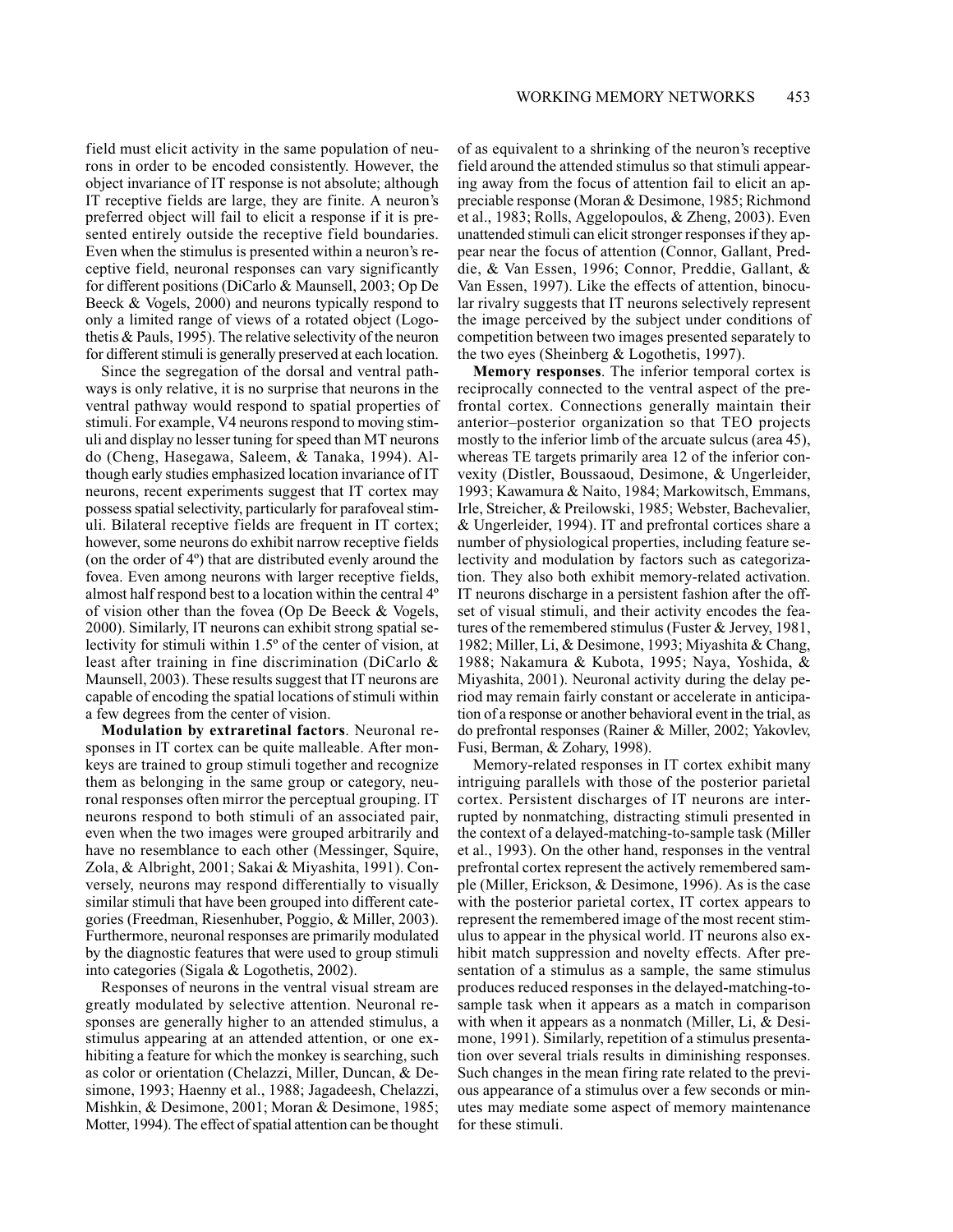#### **Somatosensory Pathway**

Somatosensory information (SI) is processed by the primary somatosensory cortex situated in the postcentral gyrus and relayed to the secondary (SII) and higher order somatosensory areas (Figure 5), including areas 5 and 7b in the parietal lobe and the insular cortex (Ig). The ventral rim of area 46 is anatomically connected with parietal lobe regions, mostly 7b (Cavada & Goldman-Rakic, 1989). Similarly to the neurons of the visual cortex, somatosensory neurons at successive stages of the cortical hierarchy progressively extract more complex features of tactile stimuli, from the frequency of vibration to texture and shape (Phillips, Johnson, & Hsiao, 1988). These neurons are also modulated by cognitive factors, such as directed attention, which produces more pronounced results at higher stages of the cortical hierarchy (Hsiao, O'Shaughnessy, & Johnson, 1993).

Prefrontal cortical neurons have been shown to remain active after the presentation of vibratory stimuli that animals are required to remember for the purposes of a subsequent discrimination (Romo, Brody, Hernandez, & Lemus, 1999). Furthermore, neuronal activity is graded



Figure 5. Somatosensory pathway. Abbreviations of cortical areas: Ig, insular cortex; DPS, dorsal principal sulcal; 46-vr, ventral rim of area 46.

depending on the frequency of the vibratory stimulus. Activity in area 5 of the parietal lobe similarly persists after the offset of the stimulus and encodes haptic information (Koch & Fuster, 1989). Parietal and prefrontal neurons exhibit similar time courses of activation during haptic memory, with different populations of neurons maintaining, increasing, or decreasing their firing rates in the delay interval.

Memory-related responses have been observed in lower areas of the somatosensory pathway. Neurons in SII typically discharge after the offset of the stimulus, but these responses quickly decay (Romo, Hernandez, Zainos, Lemus, & Brody, 2002). A population of neurons exhibits sustained responses even in the primary somatosensory cortex (Zhou & Fuster, 1996).

#### **Auditory Pathways**

The auditory cortex is organized in a central primary auditory cortex core, lining the ventral bank of the sylvian fissure and surrounded by a concentric circle of higher order auditory cortex known as the *belt cortex* (see Figure 6). A tertiary auditory area, the *parabelt cor*tex, is located lateral to this belt. In recent years, two auditory pathways have been identified that are thought to process information about the identity of auditory stimuli and their locations in space, corresponding to the rostral and caudal belt and parabelt regions, respectively (Jones, Dell'Anna, Molinari, Rausell, & Hashikawa, 1995; Kaas & Hackett, 2000; Kosaki, Hashikawa, He, & Jones, 1997; Rauschecker, Tian, & Hauser, 1995). The two pathways terminate in discrete subdivisions of the frontal lobe; the rostral belt projects to the inferior convexity (areas 12 and 45), whereas the caudal belt cortex targets the caudal aspect of area 46 and area 8 (Hackett, Stepniewska, & Kaas, 1999; Romanski, Bates, & Goldman-Rakic, 1999; Romanski, Tian, et al., 1999).

Prefrontal cortical neurons respond to auditory stimuli and exhibit sustained responses after stimulus offset (Azuma & Suzuki, 1984; Bodner, Kroger, & Fuster, 1996; Fuster, Bodner, & Kroger, 2000; Romanski & Goldman-Rakic, 2002; Vaadia, Benson, Hienz, & Goldstein, 1986). Delay period responses have been shown to be tuned to the characteristics of the sound, such as the spatial location of the sound source and the frequency of the auditory stimulus. Beyond the prefrontal cortex, neurons in area LIP of the posterior parietal cortex have been shown to be active during tasks requiring orienting to a remembered auditory target (Mazzoni, Bracewell, Barash, & Andersen, 1996), but only if they have been trained to perform an eye-orienting task to auditory stimuli (Grunewald, Linden, & Andersen, 1999). This selectivity may therefore be the result of eye-movement-planning information that has been associated with the auditory stimulus. Given the analogies in the organization of the auditory, visual, and somatosensory systems, it appears likely that neurons in the belt and parabelt cortices would display persistent, memory-related discharges, although no such responses have been reported to date.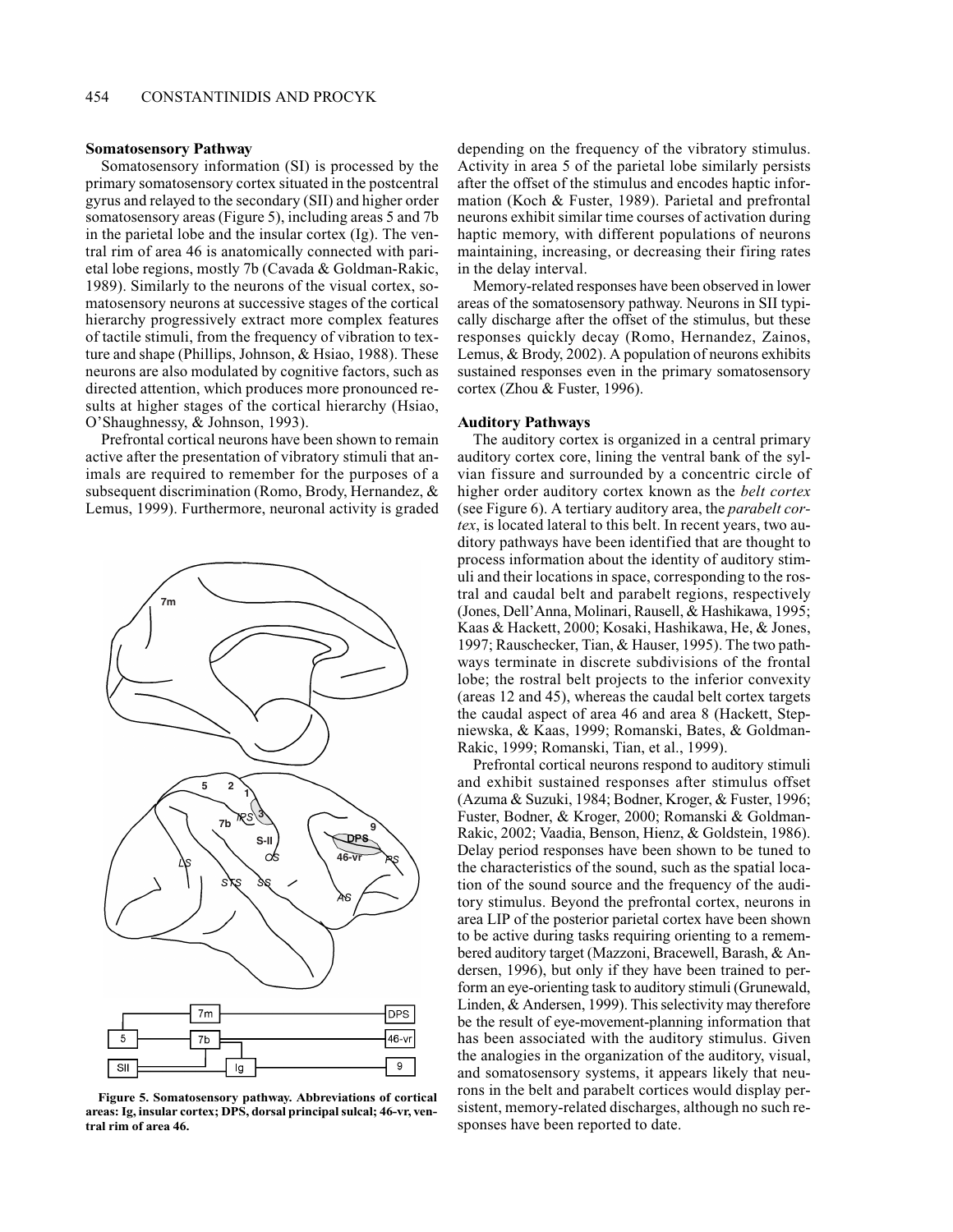

Figure 6. Auditory pathways. Abbreviations of cortical areas: AL, anterior lateral; CL, caudal lateral; CP, caudal parabelt; DPS, dorsal principal sulcal; ML, middle lateral; RP, rostral parabelt.

#### **Gustatory and Olfactory Pathways**

Gustatory cortical areas include the primary gustatory cortex in the postcentral gyrus and secondary areas, including the insula and precentral opercular areas. These project mostly to areas 12 and 13 of the orbitofrontal cortex (Cavada, Company, Tejedor, Cruz-Rizzolo, & Reinoso-Suárez, 2000). The same orbitofrontal areas are also targeted by the olfactory (pyriform) cortex. The entorhinal cortex also receives olfactory input directly from the olfactory bulb (Carmichael, Clugnet, & Price, 1994). Although there are few neurophysiological studies in which gustatory and olfactory cues have been employed for tasks that engage working memory, examples of memoryrelated persistent responses specific for gustatory stimuli have been clearly described in the secondary gustatory and orbitofrontal cortices (Ifuku, Hirata, Nakamura, & Ogawa, 2003).

## **MEDIAL TEMPORAL CORTEX**

The cortex lining the medial temporal lobe is distinguished into perirhinal, entorhinal, and parahippocampal cortices. Although initially viewed as a singular system ancillary to the hippocampus, the areas comprising the medial temporal cortex now appear to have distinct functions and roles of unique importance. The perirhinal cortex (areas 35 and 36) receives extensive input from areas TE and TEO, and perirhinal neurons exhibit highly specialized visual object selectivity (Miller et al., 1993). In fact, perirhinal cortex is still often grouped with or classified as part of the inferior temporal cortex. In addition to visual information, however, the perirhinal cortex receives auditory and somatosensory inputs and perirhinal lesions produce deficits in tactile as well as visual

recognition (Buffalo, Ramus, Squire, & Zola, 2000). The discharge rate of perirhinal neurons is modulated by cognitive factors such as reward expectation to a much greater extent than is that of neurons in the adjacent TE cortex (Liu & Richmond, 2000). Perirhinal cortex also appears to be activated before TE in the delay interval of tasks that require recall of stimulus associations stored in long-term memory (Naya et al., 2001). The parahippocampal cortex (areas TH and TF) receives inputs from the posterior parietal cortex, the cingulate cortex, and the principal sulcus area of the prefrontal cortex. Due to this pattern of anatomical connections, the parahippocampal cortex has been thought to be involved in spatial memory. Indeed, recent neurophysiological investigation suggests that parahippocampal neurons exhibit mostly peripheral receptive fields and are less selective for visual object features than are neurons in the adjacent perirhinal cortex (Sato & Nakamura, 2003). Both the perirhinal and parahippocampal cortices project to the entorhinal cortex, which constitutes the main input to the hippocampus.

The projections of the dorsal and ventral visual pathways into fairly distinct subdivisions of the medial temporal lobe, where they intermingle with spatial or objectselective signals from other sensory modalities, mirror the organization of the prefrontal cortex. Like neurons in the prefrontal cortex, entorhinal and perirhinal neurons exhibit sustained discharges following the presentation of memoranda (Erickson & Desimone, 1999; Suzuki, Miller, & Desimone, 1997), as do hippocampal neurons (Hampson, Pons, Stanford, & Deadwyler, 2004). As is the case for the prefrontal cortex, entorhinal cortex demonstrates resistance to interference; when monkeys are required to remember the initial sample of a sequence of stimuli and disregard subsequent nonmatch stimuli, sustained discharges of entorhinal neurons represent the initial stimulus (Suzuki et al., 1997). Entorhinal and perirhinal neurons also exhibit differential responses to identical stimuli when they appear as match stimuli in a matching-tosample task, as well as familiarity and novelty effects (Holscher & Rolls, 2002; Holscher, Rolls, & Xiang, 2003; Miller et al., 1993; Suzuki et al., 1997).

# **SUBCORTICAL STRUCTURES**

## **Basal Ganglia**

The systems formed by the frontal cortex and the basal ganglia have been central to models designed to aid in the understanding of how the brain manages and controls routine and nonroutine behaviors (Shallice, 1988; Wise et al., 1996). In primates, the basal ganglia are formed by several substructures: the striatum, the globus pallidus (Gpe, Gpi), the substantia nigra (SNc, SNr), and the subthalamic nucleus. Within this network, the information flows from the striatum to the output nuclei schematically through two pathways (direct and indirect) that function in equilibrium (Hadj-Bouziane, Meunier, & Boussaoud, 2003). The striatum, which is the main input structure of the basal ganglia, receives massive gluta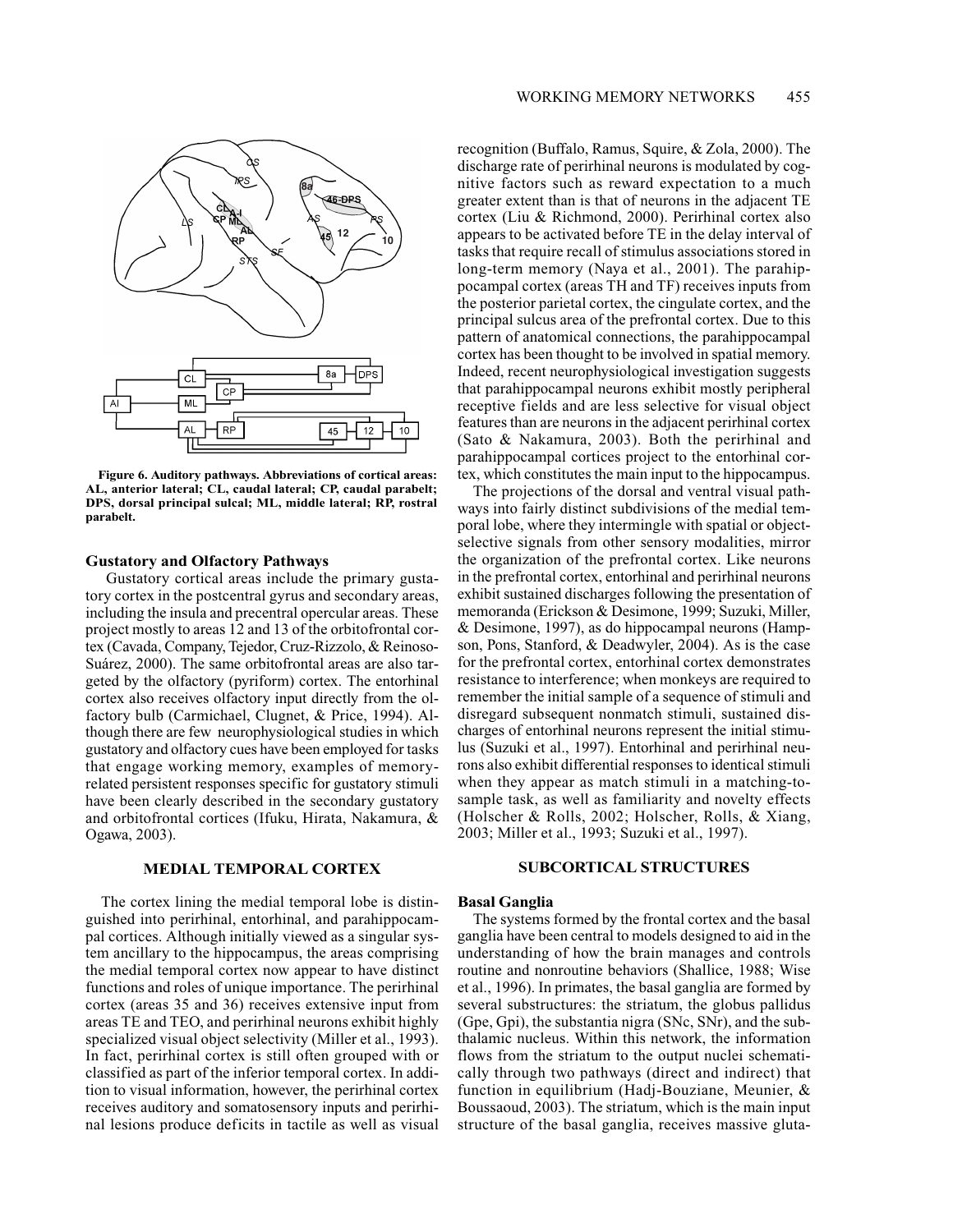matergic cortical inputs that impose a relative functional compartmentalization on the striatum and the subsequent structures (Joel & Weiner, 2000). Outputs via the Gpi/SNr and the thalamus project back to cortical territories, creating cortico-striato-thalamo-cortical loops. For instance, various subdivisions of the PFC take part in parallel prefronto-striato-thalamo-cortical loops (Alexander, DeLong, & Strick, 1986; Haber, Kunishio, Mizobuchi, & Lynd-Balta, 1995; Middleton & Strick, 2002; Selemon & Goldman-Rakic, 1985). These loops form functional entities, which are more or less interconnected and may have a fundamental role in the control of motor output and in the flexibility and reinforcement of behavioral rules (Goldman-Rakic, Bates, & Chafee, 1992; Joel & Weiner, 2000; Passingham, 1993; Wise et al., 1996). A remarkable feature, which might be central to their adaptive properties, is that several nodes of these loops are targets of dopaminergic cells. The association of striatal and frontal dopamine input to learning and working memory is well known, and it is related to major prefrontal dysfunction in humans (Castner, Goldman-Rakic, & Williams, 2004; Schultz, 2001; G. V. Williams & Goldman-Rakic, 1995).

Thus, basal ganglia are positioned as a receptacle funneling and binding sensory, motor, and motivational cortical information (Hadj-Bouziane et al., 2003). Information about visuomotor association, sequential planning, and substantial sustained activity has been described in the basal ganglia and appears as evidence that the basal ganglia performs more than motor control (Hikosaka, Sakamoto, & Usui, 1989a, 1989b; Kawagoe, Takikawa, & Hikosaka, 1998; Kermadi & Joseph, 1995; Wise et al., 1996). As in prefrontal cortex, visual and sustained activity during memory delay in the caudate nucleus reflects combined visual and motivational (reward expectation) information needed to perform working memory tasks (Kawagoe et al., 1998). Moreover, basal ganglia activation changes differentially during spatial and nonspatial working memory tasks (measured by 2-deoxyglucose imaging), reflecting the topographic ordering of prefrontal connections within the striatum. These results support a place for basal ganglia in a working memory network, which might be crucial to the cognitive dysfunction observed in Parkinson's disease (Dubois & Pillon, 1997). Although its specific role may not be the maintenance of information, it might be to feed a prefrontaldependant maintenance system with associative and context-dependant information (Houk & Wise, 1995).

## **Thalamus**

The thalamus is a key structure in the corticostriato-thalamo-cortical loops. Its functional importance also relates to the direct corticothalamic systems which, combined to corticocortical connections, allow for collective computation and large-scale fast communication that may be at the base of cognitive binding (Houk & Wise, 1995; Llinas, Leznik, & Urbano, 2002; Llinas, Ribary, Contreras, & Pedroarena, 1998). In this regard, Goldman-Rakic (1988) suggested that the thalamus

would be a node through which functional subsystems (networks) can communicate and produce integrated behavior.

Studies of corticothalamic connectivity show that several thalamic nuclei connect with associative cortices. Among them, the MD nucleus and the medial nucleus of the pulvinar have mostly topographically organizedbut also some overlapping—connections with the prefrontal, premotor, anterior, and posterior cingulate and with the parietal and temporal cortices, thereby creating potential fast communications between several cortical territories (Giguere & Goldman-Rakic, 1988; Goldman-Rakic & Porrino, 1985; Romanski, Giguere, Bates, & Goldman-Rakic, 1997; Rouiller, Tanne, Moret, & Boussaoud, 1999; Selemon & Goldman-Rakic, 1988). This underlines a potentially important role for thalamic nuclei in cognitive functions, and particularly in working memory. Indeed, unit recordings in MD have shown typical activity during cognitive tasks (Fuster & Alexander, 1973; Tanibuchi & Goldman-Rakic, 2003; Watanabe & Funahashi, 2004a). During a spatial delayed response task, MD tonic delay-related activities are similar to those found in lateral prefrontal or in parietal cortices, although globally and in comparison with these structures more MD unit activities seem to be devoted to the prospective or motor aspects of the task (Watanabe & Funahashi, 2004a, 2004b). Observation of these similarities and differences reinforces the importance of further studies devoted to cognitive processes to analyze the contribution of the corticothalamic systems.

## **AREAL SPECIALIZATION**

The manifestation of memory-related activity at multiple brain structures raises the question of how different brain areas are specialized in memory function. In particular, it is important to establish what role different brain areas play in the generation of persistent responses, and the type of information represented in memory by neuronal activity.

#### **Mechanisms of Persistent-Activity Generation**

The review of the sensory systems ultimately projecting to the prefrontal cortex reveals some important themes. Cortical areas at intermediate stages of sensory processing (e.g., MT, SII) exhibit activity after the termination of a stimulus decaying within a few hundred milliseconds but do not appear to possess the network infrastructure to sustain persistent activation for the entire delay interval of a memory task (Figure 7). Such ability is achieved at the end stages of the sensory pathways (e.g., area 7a, AIT). Still, in these areas delay period activity is disrupted by subsequent, irrelevant stimulus presentations. Full-blown, persistent representation of the stimulus actively held in memory appears to be a selective property of the prefrontal and entorhinal cortices.

Connections between areas within the sensory streams follow a hierarchical pattern, so that neurons in each area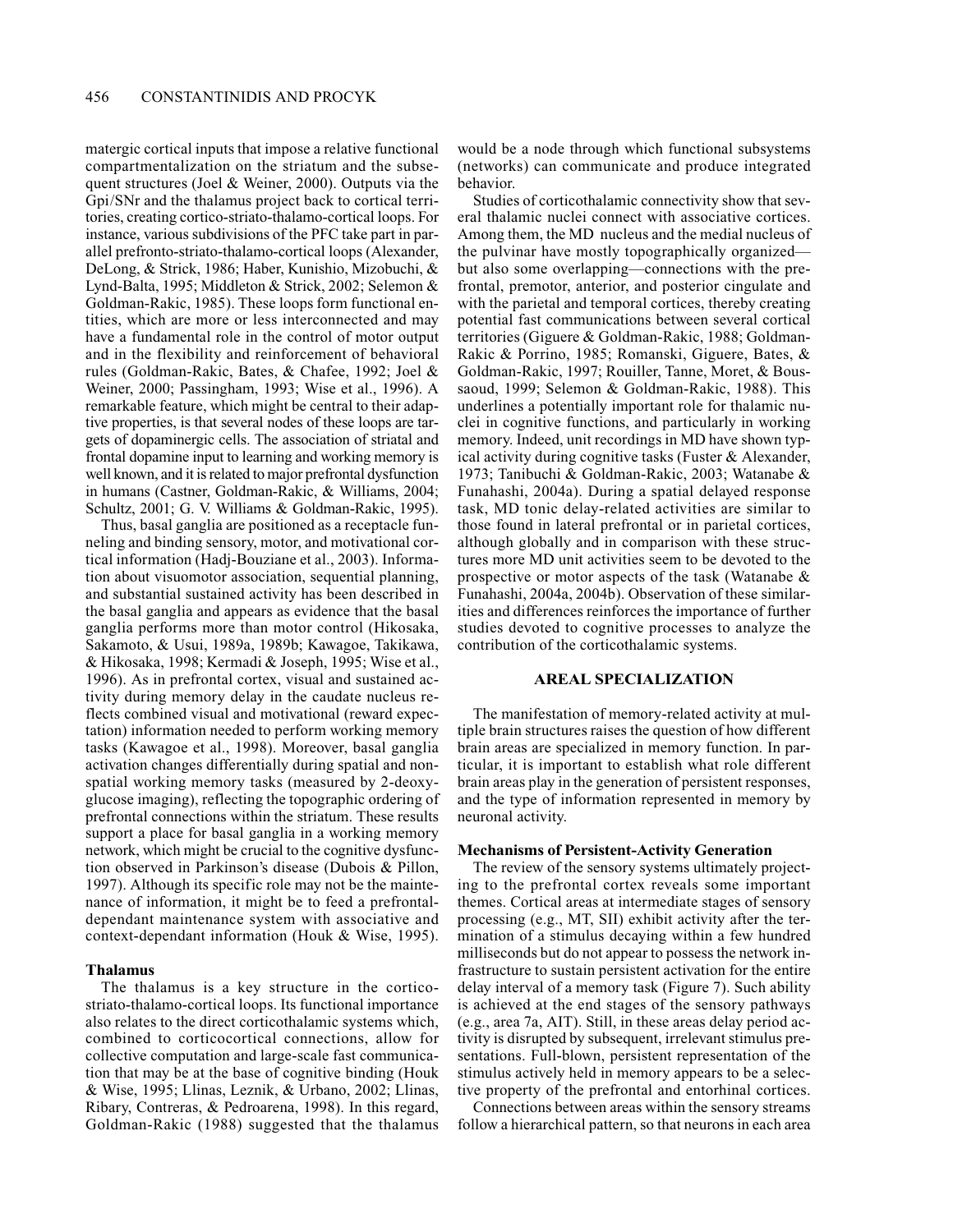

Figure 7. Manifestations of memory-related activity in successive visual cortical areas. Idealized neuronal responses are shown in response to two stimuli separated by a delay period: a sample that the subject is required to remember and a subsequent distractor. The black line represents responses to an optimal stimulus evoking the best response from the neuron. The gray line represents responses to a less effective stimulus evoking a moderate neuronal response. The dotted line represents the neurons' discharge rate baseline. Neuronal discharges in a small percentage of V1 neurons recede below the baseline during the active maintenance in memory of an optimal stimulus. Neurons in MT exhibit a short-lived persistent discharge that follows the disappearance of the stimulus. Their activity quickly returns to baseline, however. Neurons in posterior parietal cortex (PPC)—for example, in areas 7a and LIP—respond with sustained discharges in the delay period following the sample. However, these are terminated by the appearance of a distracting stimulus, outside the receptive field. Neurons in prefrontal cortex (PFC)—for example, in areas 8a and 46—respond with sustained responses to the stimulus, which are not interrupted by the appearance of the distractor.

encode progressively more complex characteristics of a sensory stimulus. One might expect that the construction of memory activity would follow a similar pattern, with primarily sensory information transmitted from layers 2–3 of the sensory areas into layer 4 of the prefrontal cortex and transformed into delay period activity in the upper layers of the cortex. This is clearly not the case. Connections between prefrontal, temporal, and parietal areas are parallel, originating and terminating in layers 2-3 (Felleman & Van Essen, 1991). Memory-related, persistent discharges are already present at the end stages of the sensory pathways, and neurons with sensory-driven,

motor-related, or memory responses have been encountered at all layers of the prefrontal cortex. Since this pattern of connectivity deviates from the hierarchical model, it is not immediately obvious how persistent activity capable of surviving the interfering effect of distracting stimuli emerges in the prefrontal cortex.

Computational studies have offered insights into how cortical networks can sustain discharges in the absence of direct sensory stimulation and how distracting stimuli can be filtered during the active maintenance of memory (Compte, Brunel, Goldman-Rakic, & Wang, 2000; Lisman, Fellous, & Wang, 1998; X. J. Wang, Tegner, Constantinidis, & Goldman-Rakic, 2004). Artificial networks can easily generate sustained discharges following transient sensory stimulation, if network units are densely and reciprocally connected (Compte et al., 2000). An action potential generated by a neuron is propagated to its synaptic targets, which in turn excite the original neuron, allowing for the activity to reverberate in the network provided it does not quickly die off. Computational models have demonstrated that persistent discharges exhibit increased signal-to-noise ratio in networks that incorporate dopamine inputs (Durstewitz, Seamans, & Sejnowski, 2000). The effect is generally attributed to an enhanced NMDA conductance (Chen, Greengard, & Yan, 2004; Seamans, Durstewitz, Christie, Stevens, & Sejnowski, 2001; Yang & Seamans, 1996), which in turn can facilitate persistent activity by virtue of its long time constant, leaving the postsynaptic neuron in a depolarized state for a longer interval (X. J. Wang, 2001). The prefrontal cortex, in contrast to its afferent inputs from the sensory pathways, receives a significant dopaminergic innervation from the ventral tegmental area that may render persistent activity particularly robust and less perturbed by distracting stimulation. Other prefrontal specializations that could have the same effect, such as a differential expression of NMDA receptors (Compte et al., 2000) or of specialized interneuron cell types (X. J. Wang et al., 2004), have also been suggested.

After the execution of a memory-guided response in a behavioral task, it is necessary to reset or switch off the contents of working memory for a new item to be stored in it. The source of such a reset signal also remains elusive. A possible mechanism that could achieve this goal is a nonselective burst of activity that could equally drive all neurons and destabilize persistent discharges (Compte et al., 2000). A burst of activity is evident in some prefrontal neurons after the end of a single trial or a sequence of actions, and such activity is not specific for the preceding motor movement (Fujii & Graybiel, 2003; Funahashi et al., 1989). Goldman-Rakic et al. (1992) postulated that the MD nucleus of the thalamus constitutes the source of that signal; however, newer studies speak counter to this prediction, since most neurons activated near the response period of the task appear to discharge mainly before the response initiation (Tanibuchi & Goldman-Rakic, 2003). At this point, the source of the reset signal remains unclear.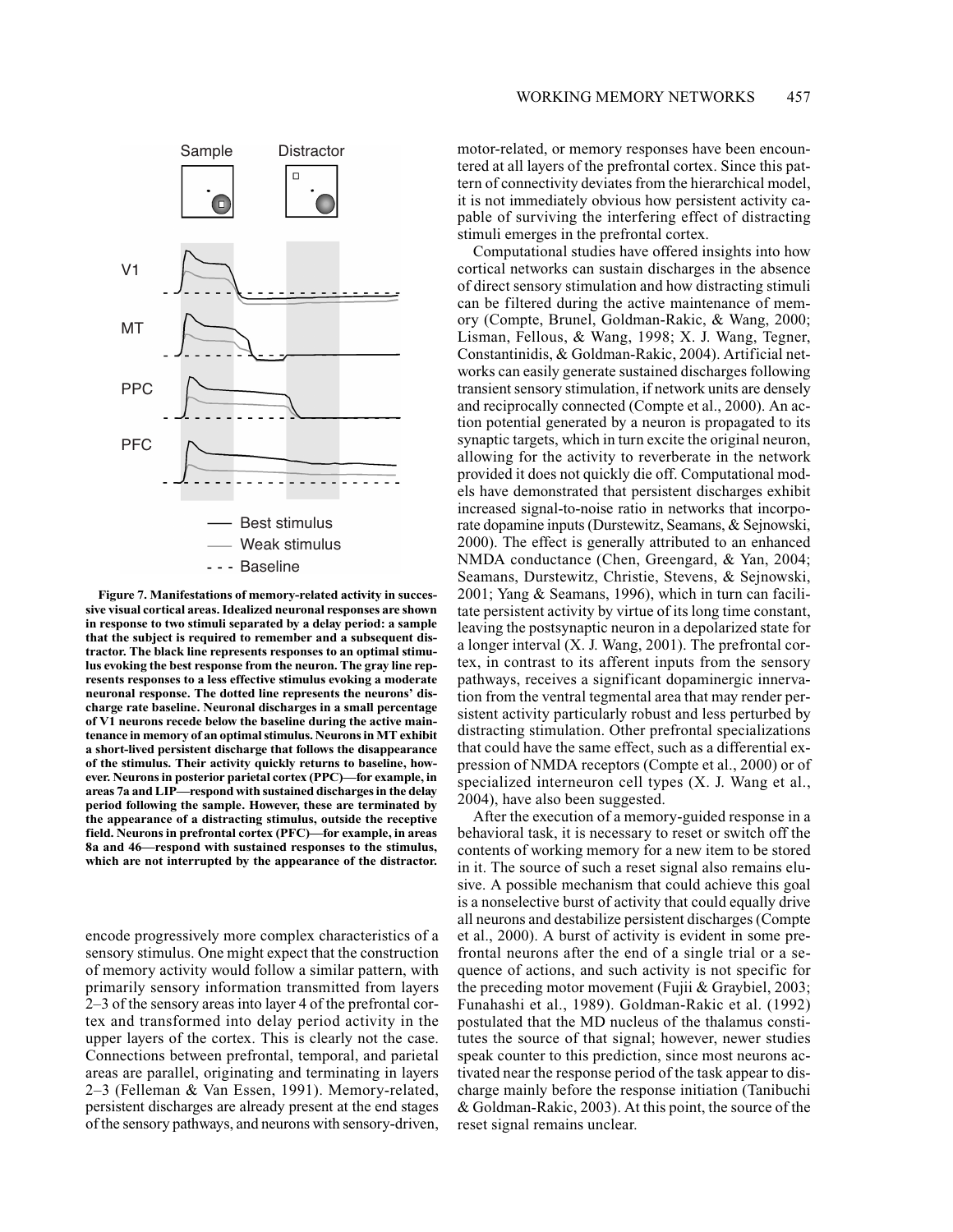#### **Sensory Integration**

Areas that make up the working memory network may also be specialized in terms of their sensory integration. The prefrontal and entorhinal cortices receive inputs from all sensory modalities and are in a good position to integrate these inputs and represent cross-modal associations (Fuster et al., 2000). By some accounts, neurons throughout the prefrontal cortex are equally potent in representing the spatial information within 4° of the fovea and features of visual memoranda, at least after behavioral training in a task that requires recall of both location and identity (Rao, Rainer, & Miller, 1997). Contrary to this account, high featural selectivity for faces was encountered only in the inferior convexity of the prefrontal cortex, which is primarily innervated by the inferior temporal cortex (O Scalaidhe, Wilson, & Goldman-Rakic, 1997; Wilson, Ó Scalaidhe, & Goldman-Rakic, 1993). Newer results help resolve part of this discrepancy. It now appears that the ventral visual stream already possesses considerable spatial selectivity for stimuli within 4° of the fovea, as was discussed above (DiCarlo & Maunsell, 2003; Op De Beeck & Vogels, 2000). Similarly, the posterior parietal cortex can be highly selective for the features of visual stimuli (Sereno & Maunsell, 1998). Although the close proximity of the ventral- and dorsal-pathway recipient areas in the prefrontal cortex makes the integration of all types of information possible, it remains to be seen whether highly specialized information converges on the same neurons.

Persistent activity may not represent strictly the sensory attributes of stimuli, but more abstract information stored in memory as well. Functional specialization between areas in working memory networks may be evident in their ability to abstract information. In recent years, the discharges of prefrontal cortical neurons have been shown to represent rules, categories, and numerical quantities (Asaad et al., 2000; Freedman, Riesenhuber, Poggio, & Miller, 2001; Nieder et al., 2002; Nieder & Miller, 2003; Wallis, Anderson, et al., 2001; White & Wise, 1999). However, it is now also evident that these are not unique prefrontal traits, since the inferior temporal and parietal cortices demonstrate similar properties (Freedman et al., 2003; Nieder & Miller, 2004; Sigala & Logothetis, 2002; Stoet & Snyder, 2004).

A related proposal regarding the organization of the prefrontal cortex and working memory in general posits that distinct subsystems process different types of information, supervised by a central executive (Baddeley, 1992). The specialized systems can be viewed as storage components controlled and brought into focus by the central executive, which has limited capacity and cannot process all information available to the subsystems at the same time. It is tempting to attribute neural substrates for each component of working memory as specified by this model. It is fairly clear that working memory for different domains of information (e.g., auditory and visual) activates different networks. However, the functions attributed to the central executive appear to involve multiple brain areas, not restricted to the prefrontal cortex, and that even the prefrontal cortex is organized in segregated domains. In the words of Goldman-Rakic (1998):

Our view is that the central executive may be composed of multiple segregated special purpose processing domains rather than one central processor served by slave systems converging to a central processor: and that each specialized domain consists of local and extrinsic networks with sensory, mnemonic, motor and motivational control elements.  $(pp. 97-98)$ 

## **Memory Systems for Action, Long-Term Consolidation, and Self-Monitoring**

Multisensory, memory-related discharges are present in at least two different cortical systems: the prefrontal cortex and the medial temporal lobe. This information may be used for different purposes in each of these systems. A working memory representation is necessary for the flexible selection of appropriate action, depending on the contingencies of the moment. The prefrontal cortex projects to cortical and subcortical motor structures and may guide the control of behavior depending on the contents of the working memory buffer. The medial temporal lobe has been thought to be more involved in the consolidation of memory. Cross-modal integration is necessary for placing information in context before storage in longterm memory. Finally, intelligent behavior requires a continuous monitoring of one's actions in relation to the internal state and values associated with the environment. Such a function appears to be carried out by the medial prefrontal and cingulate cortices, which require yet a third buffer of information. The distinct contents of each of these systems are generally not available to introspection. One of the challenges of neurosciences for the years ahead will be to reveal how information in distributed cortical systems is bound together into a unitary, conscious percept.

#### **REFERENCES**

- AKKAL, D., BIOULAC, B., AUDIN, J., & BURBAUD, P. (2002). Comparison of neuronal activity in the rostral supplementary and cingulate motor areas during a task with cognitive and motor demands. European Journal of Neuroscience, 15, 887-904.
- ALEXANDER, G. E., DELONG, M. R., & STRICK, P. L. (1986). Parallel organization of functionally segregated circuits linking basal ganglia and cortex. Annual Review of Neuroscience, 9, 357-381.
- AMADOR, N., SCHLAG-REY, M., & SCHLAG, J. (2000). Reward-predicting and reward-detecting neuronal activity in the primate supplementary eye field. Journal of Neurophysiology, 84, 2166-2170.
- ANDERSEN, R. A., ESSICK, G. K., & SIEGEL, R. M. (1985). Encoding of spatial location by posterior parietal neurons. Science, 230, 456-458.
- ANDERSEN, R. A., ESSICK, G. K., & SIEGEL, R. M. (1987). Neurons of area 7 activated by both visual stimuli and oculomotor behavior. Experimental Brain Research, 67, 316-322.
- ANDERSEN, R. A., & MOUNTCASTLE, V. B. (1983). The influence of the angle of gaze upon the excitability of the light-sensitive neurons of the posterior parietal cortex. Journal of Neuroscience, 3, 532-548.
- ANDERSEN, R. A., SNYDER, L. H., BATISTA, A. P., BUNEO, C. A., & COHEN, Y. E. (1998). Posterior parietal areas specialized for eye movements (LIP) and reach (PRR) using a common coordinate frame. Novartis Foundation Symposium, 218, 109-122.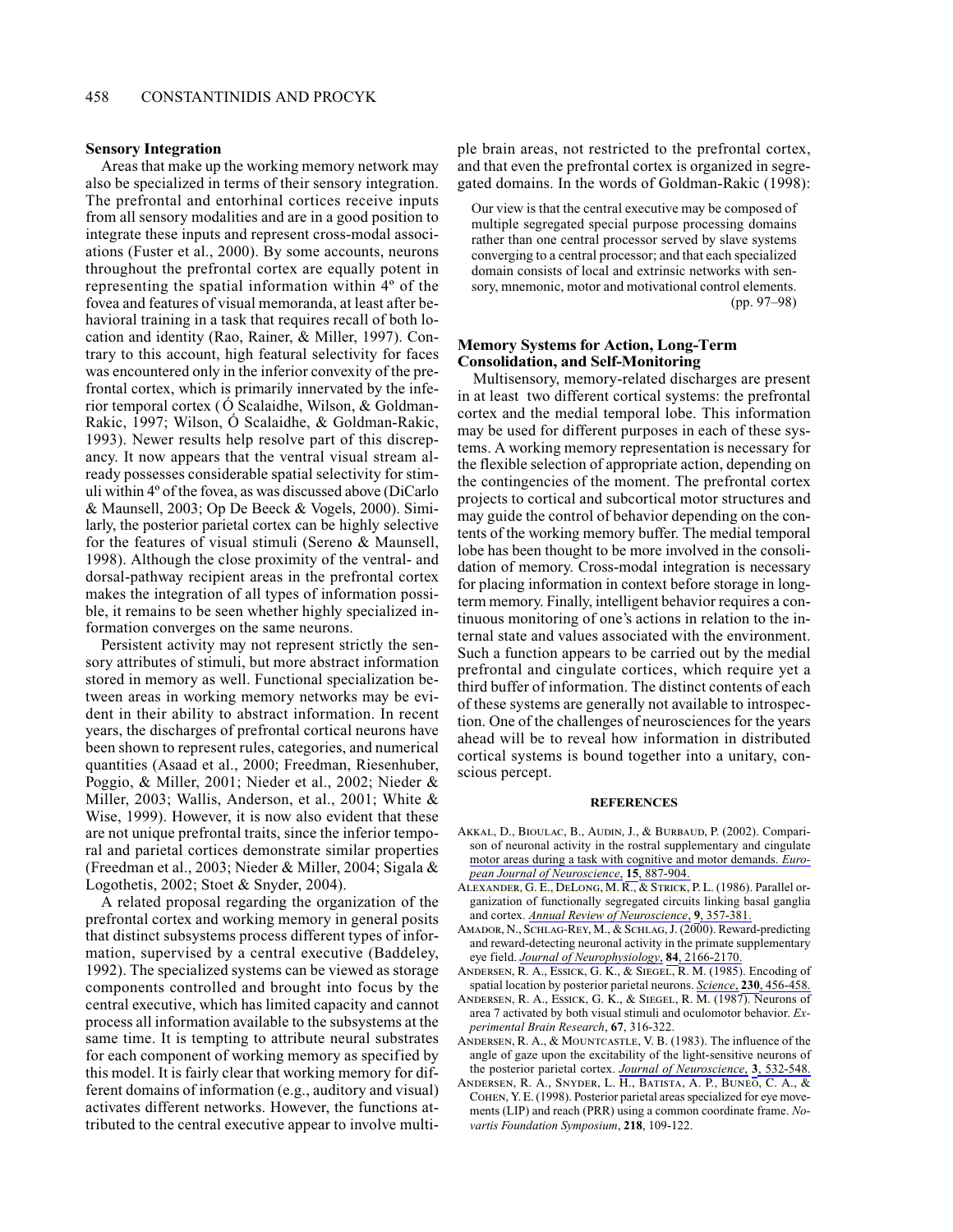- ANDERSEN, R. A., SNYDER, L. H., LI, C. S., & STRICANNE, B. (1993). Coordinate transformations in the representation of spatial information. Current Opinion in Neurobiology, 3, 171-176.
- ASAAD, W. F., RAINER, G., & MILLER, E. K. (2000). Task-specific neural activity in the primate prefrontal cortex. Journal of Neurophysiology, 84, 451-459.
- Assab, J. A., & MAUNSELL, J. H. (1995). Neuronal correlates of inferred motion in primate posterior parietal cortex. Nature, 373, 518-521.
- AZUMA, M., & SUZUKI, H. (1984). Properties and distribution of auditory neurons in the dorsolateral prefrontal cortex of the alert monkey. Brain Research, 298, 343-346.
- BADDELEY, A. (1992). Working memory. Science, 255, 556-559.
- BARBAS, H. (2000). Connections underlying the synthesis of cognition, memory, and emotion in primate prefrontal cortices. Brain Research Bulletin, 52, 319-330.
- BARBAS, H., GHASHGHAEI, H., DOMBROWSKI, S. M., & REMPEL-CLOWER, N. L. (1999). Medial prefrontal cortices are unified by common connections with superior temporal cortices and distinguished by input from memory-related areas in the rhesus monkey. Journal of Comparative Neurology, 410, 343-367.
- BARBAS, H., & MESULAM, M. M. (1985). Cortical afferent input to the principalis region of the rhesus monkey. Neuroscience, 15, 619-637.
- BARBAS, H., & PANDYA, D. N. (1987). Architecture and frontal cortical connections of the premotor cortex (area 6) in the rhesus monkey. Journal of Comparative Neurology, 256, 211-228.
- BATES, J. F., & GOLDMAN-RAKIC, P. S. (1993). Prefrontal connections of medial motor areas in the rhesus monkey. Journal of Comparative Neurology, 336, 211-228.
- BAXTER, M. G., PARKER, A., LINDNER, C. C., IZQUIERDO, A. D., & MURRAY, E. A. (2000). Control of response selection by reinforcer value requires interaction of amygdala and orbital prefrontal cortex. Journal of Neuroscience, 20, 4311-4319.
- BECHARA, A., DAMASIO, H., TRANEL, D., & ANDERSON, S. W. (1998). Dissociation of working memory from decision making within the human prefrontal cortex. Journal of Neuroscience, 18, 428-437.
- BISLEY, J. W., ZAKSAS, D., DROLL, J., & PASTERNAK, T. (2004). Activity of neurons in cortical area MT during a memory for motion task. Journal of Neurophysiology, 91, 286-300.
- BLATT, G. J., ANDERSEN, R. A.,  $\overline{\mathcal{K}}$  STONER, G. R. (1990). Visual receptive field organization and cortico-cortical connections of the lateral intraparietal area (area LIP) in the macaque. Journal of Comparative Neurology, 299, 421-445.
- BODNER, M., KROGER, J., & FUSTER, J. M. (1996). Auditory memory cells in dorsolateral prefrontal cortex. NeuroReport, 7, 1905-1908.
- BOUSSAOUD, D., & WISE, S. P. (1993). Primate frontal cortex: Effects of stimulus and movement. Experimental Brain Research, 95, 28-40.
- BREMMER, F., DUHAMEL, J. R., BEN HAMED, S., & GRAF, W. (2002). Heading encoding in the macaque ventral intraparietal area (VIP). European Journal of Neuroscience, 16, 1554-1568.
- BROTCHIE, P. R., ANDERSEN, R. A., SNYDER, L. H., & GOODMAN, S. J. (1995). Head position signals used by parietal neurons to encode locations of visual stimuli. Nature, 375, 232-235.
- BUFFALO, E. A., RAMUS, S. J., SQUIRE, L. R., & ZOLA, S. M. (2000). Perception and recognition memory in monkeys following lesions of area TE and perirhinal cortex. Learning & Memory, 7, 375-382.
- BUSHNELL, M. C., GOLDBERG, M. E., & ROBINSON, D. L. (1981). Behavioral enhancement of visual responses in monkey cerebral cortex: I. Modulation in posterior parietal cortex related to selective visual attention. Journal of Neurophysiology, 46, 755-772.
- CARMICHAEL, S. T., CLUGNET, M. C., & PRICE, J. L. (1994). Central olfactory connections in the macaque monkey. Journal of Comparative Neurology, 346, 403-434.
- CASTNER, S. A., GOLDMAN-RAKIC, P. S., & WILLIAMS, G. V. (2004). Animal models of working memory: Insights for targeting cognitive dysfunction in schizophrenia. Psychopharmacology, 174, 111-125.
- CAVADA, C., COMPANY, T., TEJEDOR, J., CRUZ-RIZZOLO, R. J., & REINOSO-SUÁREZ, F. (2000). The anatomical connections of the macaque monkey orbitofrontal cortex: A review. Cerebral Cortex, 10, 220-242.

CAVADA, C., & GOLDMAN-RAKIC, P. S. (1989). Posterior parietal cortex

in rhesus monkey: II. Evidence for segregated corticocortical networks linking sensory and limbic areas with the frontal lobe. Journal of Comparative Neurology, 287, 422-445.

- CHAFEE, M. V., & GOLDMAN-RAKIC, P. S. (1998). Matching patterns of activity in primate prefrontal area 8a and parietal area 7ip neurons during a spatial working memory task. Journal of Neurophysiology, 79, 2919-2940.
- CHELAZZI, L., DUNCAN, J., MILLER, E. K., & DESIMONE, R. (1998). Responses of neurons in inferior temporal cortex during memory-guided visual search. Journal of Neurophysiology, 80, 2918-2940.
- CHELAZZI, L., MILLER, E. K., DUNCAN, J., & DESIMONE, R. (1993). A neural basis for visual search in inferior temporal cortex. Nature, 363, 345-347
- CHEN, G., GREENGARD, P., & YAN, Z. (2004). Potentiation of NMDA receptor currents by dopamine D1 receptors in prefrontal cortex. Proceedings of the National Academy of Sciences, 101, 2596-2600.
- CHENG, K., HASEGAWA, T., SALEEM, K. S., & TANAKA, K. (1994). Comparison of neuronal selectivity for stimulus speed, length, and contrast in the prestriate visual cortical areas V4 and MT of the macaque monkey. Journal of Neurophysiology, 71, 2269-2280.
- COLBY, C. L., DUHAMEL, J. R., & GOLDBERG, M. E. (1993). Ventral intraparietal area of the macaque: Anatomic location and visual response properties. Journal of Neurophysiology, 69, 902-914.
- COMPTE, A., BRUNEL, N., GOLDMAN-RAKIC, P. S., & WANG, X. J. (2000). Synaptic mechanisms and network dynamics underlying spatial working memory in a cortical network model. Cerebral Cortex, 10, 910-923.
- COMPTE, A., CONSTANTINIDIS, C., TEGNER, J., RAGHAVACHARI, S., CHAFEE, M. V., GOLDMAN-RAKIC, P. S., & WANG, X. J. (2003). Temporally irregular mnemonic persistent activity in prefrontal neurons of monkeys during a delayed response task. Journal of Neurophysiology, 28, 3441-3454.
- CONNOR, C. E., GALLANT, J. L., PREDDIE, D. C., & VAN ESSEN, D. C. (1996). Responses in area V4 depend on the spatial relationship between stimulus and attention. Journal of Neurophysiology, 75, 1306-1308
- CONNOR, C. E., PREDDIE, D. C., GALLANT, J. L., & VAN ESSEN, D. C. (1997). Spatial attention effects in macaque area V4. Journal of Neuroscience, 17, 3201-3214.
- CONSTANTINIDIS, C., FRANOWICZ, M. N., & GOLDMAN-RAKIC, P. S. (2001a). Coding specificity in cortical microcircuits: A multiple electrode analysis of primate prefrontal cortex. Journal of Neuroscience, 21, 3646-3655.
- CONSTANTINIDIS, C., FRANOWICZ, M. N., & GOLDMAN-RAKIC, P. S. (2001b). The sensory nature of mnemonic representation in the primate prefrontal cortex. Nature Neuroscience, 4, 311-316.
- CONSTANTINIDIS, C., & STEINMETZ, M. A. (1996). Neuronal activity in posterior parietal area 7a during the delay periods of a spatial memory task. Journal of Neurophysiology, 76, 1352-1355.
- CONSTANTINIDIS, C., & STEINMETZ, M. A. (2001a). Neuronal responses in area 7a to multiple stimulus displays: I. Neurons encode the location of the salient stimulus. Cerebral Cortex, 11, 581-591.
- CONSTANTINIDIS, C., & STEINMETZ, M. A. (2001b). Neuronal responses in area 7a to multiple stimulus displays: II. Responses are suppressed at the cued location. Cerebral Cortex, 11, 592-597.
- Соок, Е. Р., & MAUNSELL, J. H. (2002). Attentional modulation of behavioral performance and neuronal responses in middle temporal and ventral intraparietal areas of macaque monkey. Journal of Neuroscience, 22, 1994-2004.
- COURTNEY, S. M., UNGERLEIDER, L. G., KEIL, K., & HAXBY, J. V. (1997). Transient and sustained activity in a distributed neural system for human working memory. Nature, 386, 608-611.
- CRAMMOND, D. J., & KALASKA, J. F. (1994). Modulation of preparatory neuronal activity in dorsal premotor cortex due to stimulus–response compatibility. Journal of Neurophysiology, 71, 1281-1284.
- CROWE, D. A., CHAFEE, M. V., AVERBECK, B. B., & GEORGOPOULOS, A. P. (2004). Neural activity in primate parietal area 7a related to spatial analysis of visual mazes. Cerebral Cortex, 14, 23-34.
- DESIMONE, R., ALBRIGHT, T. D., GROSS, C. G., & BRUCE, C. (1984). Stimulus-selective properties of inferior temporal neurons in the macaque. Journal of Neuroscience, 4, 2051-2062.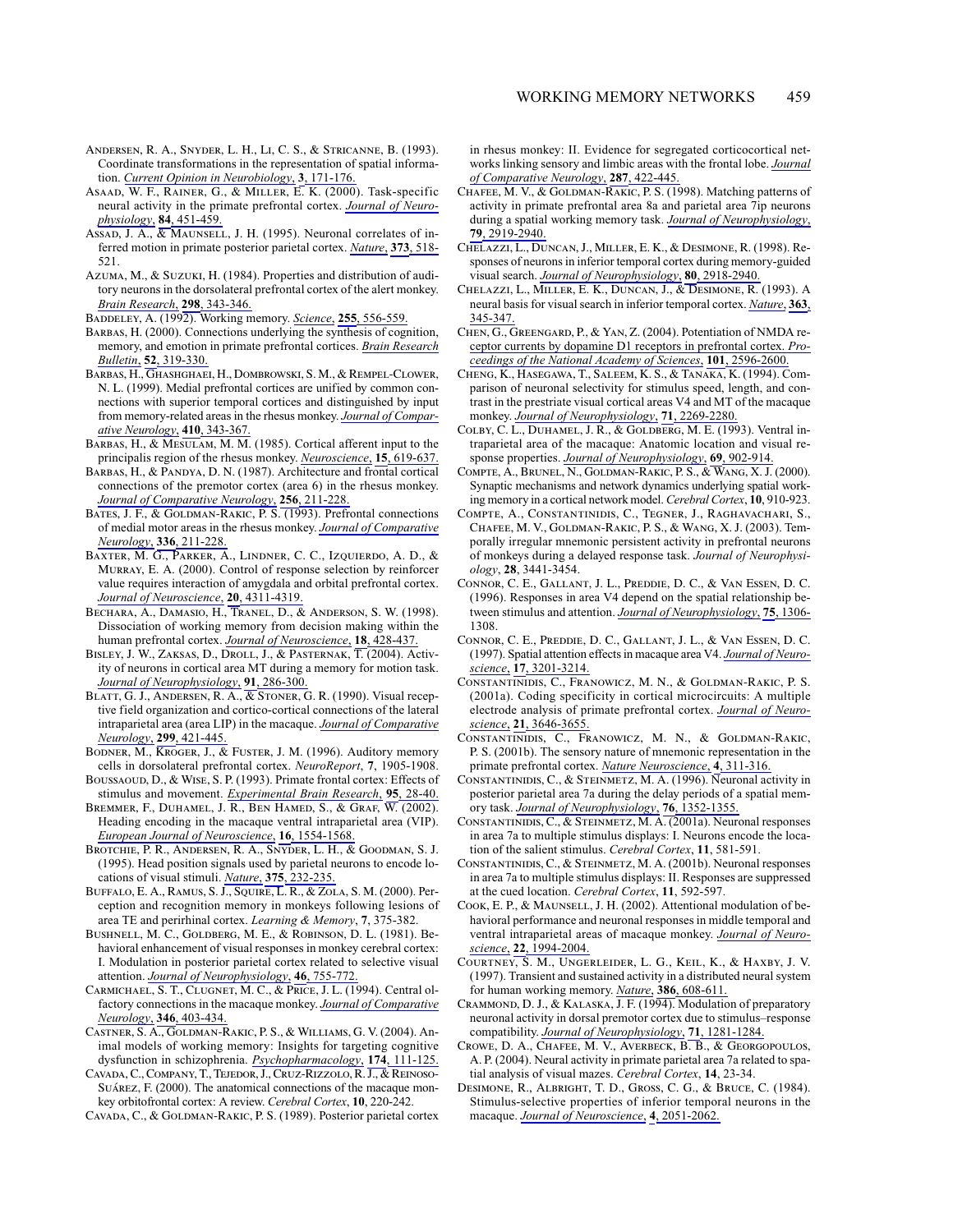- DESIMONE, R., SCHEIN, S. J., MORAN, J., & UNGERLEIDER, L. G. (1985). Contour, color and shape analysis beyond the striate cortex. Vision Research, 25, 441-452.
- DICARLO, J. J., & MAUNSELL, J. H. (2003). Anterior inferotemporal neurons of monkeys engaged in object recognition can be highly sensitive to object retinal position. Journal of Neurophysiology, 89, 3264-3278.
- DI PELLEGRINO, G., & WISE, S. P. (1991). A neurophysiological comparison of three distinct regions of the primate frontal lobe. Brain, 114, 951-978.
- DI PELLEGRINO, G., & WISE, S. P. (1993a). Effects of attention on visuomotor activity in the premotor and prefrontal cortex of a primate. Somatosensory & Motor Research, 10, 245-262.
- DI PELLEGRINO, G., & WISE, S. P. (1993b). Visuospatial versus visuomotor activity in the premotor and prefrontal cortex of a primate. Journal of Neuroscience, 13, 1227-1243.
- DISTLER, C., BOUSSAOUD, D., DESIMONE, R., & UNGERLEIDER, L. G. (1993). Cortical connections of inferior temporal area TEO in macaque monkeys. Journal of Comparative Neurology, 334, 125-150.
- DUBOIS, B., & PILLON, B. (1997). Cognitive deficits in Parkinson's disease. Journal of Neurology, 244, 2-8.
- DUFFY, C. J., & WURTZ, R. H. (1991). Sensitivity of MST neurons to optic flow stimuli: I. A continuum of response selectivity to largefield stimuli. Journal of Neurophysiology, 65, 1329-1345.
- DUHAMEL, J. R., BREMMER, F., BEN HAMED, S., & GRAF, W. (1997). Spatial invariance of visual receptive fields in parietal cortex neurons. Nature, 389, 845-848.
- DUHAMEL, J. R., COLBY, C. L., & GOLDBERG, M. E. (1992). The updating of the representation of visual space in parietal cortex by intended eye movements. Science, 255, 90-92.
- DUHAMEL, J. R., COLBY, C. L., & GOLDBERG, M. E. (1998). Ventral intraparietal area of the macaque: Congruent visual and somatic response properties. Journal of Neurophysiology, 79, 126-136.
- DUM, R. P., & STRICK, P. L. (1991). The origin of corticospinal projections from the premotor areas in the frontal lobe. Journal of Neuroscience, 11, 667-689.
- DUM, R. P.,  $\overline{\&}$  STRICK, P. L. (1993). Cingulate motor areas. In M. Gabriel (Ed.), Neurobiology of cingulate cortex and limbic thalamus (pp. 415-441). Boston: Birkhaüser.
- DUNCAN, J., & OWEN, A. M. (2000). Common regions of the human frontal lobe recruited by diverse cognitive demands. Trends in Neurosciences, 23, 475-483.
- DURSTEWITZ, D., SEAMANS, J. K., & SEJNOWSKI, T. J. (2000). Dopaminemediated stabilization of delay-period activity in a network model of prefrontal cortex. Journal of Neurophysiology, 83, 1733-1750.
- ERICKSON, C. A., & DESIMONE, R. (1999). Responses of macaque perirhinal neurons during and after visual stimulus association learning. Journal of Neuroscience, 19, 10404-10416.
- EVERLING, S., TINSLEY, C. J., GAFFAN, D., & DUNCAN, J. (2002). Filtering of neural signals by focused attention in the monkey prefrontal cortex. Nature Neuroscience, 5, 671-676.
- FELLEMAN, D. J., & VAN ESSEN, D. C. (1991). Distributed hierarchical processing in the primate cerebral cortex. Cerebral Cortex, 1, 1-47.
- FERRERA, V. P., NEALEY, T. A., & MAUNSELL, J. H. (1992). Mixed parvocellular and magnocellular geniculate signals in visual area V4. Nature, 358, 756-761.
- FREEDMAN, D. J., RIESENHUBER, M., POGGIO, T., & MILLER, E. K. (2001). Categorical representation of visual stimuli in the primate prefrontal cortex. Science, 291, 312-316.
- FREEDMAN, D. J., RIESENHUBER, M., POGGIO, T., & MILLER, E. K. (2002). Visual categorization and the primate prefrontal cortex: Neurophysiology and behavior. Journal of Neurophysiology, 88, 929-941.
- FREEDMAN, D. J., RIESENHUBER, M., POGGIO, T., & MILLER, E. K. (2003). A comparison of primate prefrontal and inferior temporal cortices during visual categorization. Journal of Neuroscience, 23, 5235-5246.
- FRIEDMAN, H. R., & GOLDMAN-RAKIC, P. S. (1994). Coactivation of prefrontal cortex and inferior parietal cortex in working memory tasks revealed by 2DG functional mapping in the rhesus monkey. Journal of Neuroscience, 14, 2775-2788.
- FRITH, C. D., FRISTON, K. J., LIDDLE, P. F., & FRACKOWIAK, R. S. (1991). Willed action and the prefrontal cortex in man: A study with PET. Proceedings of the Royal Society of London: Series B, 244, 241-246.
- FUJII, N., & GRAYBIEL, A. M. (2003). Representation of action sequence boundaries by macaque prefrontal cortical neurons. Science, 301, 1246-1249.
- FUJITA, I., TANAKA, K., ITO, M., & CHENG, K. (1992). Columns for visual features of objects in monkey inferotemporal cortex. Nature, 360, 343-346.
- FUNAHASHI, S., BRUCE, C. J., & GOLDMAN-RAKIC, P. S. (1989). Mnemonic coding of visual space in the monkey's dorsolateral prefrontal cortex. Journal of Neurophysiology, 61, 331-349.
- FUNAHASHI, S., BRUCE, C. J., & GOLDMAN-RAKIC, P. S. (1993). Dorsolateral prefrontal lesions and oculomotor delayed-response performance: Evidence for mnemonic "scotomas." Journal of Neuroscience, 13, 1479-1497.
- FUSTER, J. M. (2001). The prefrontal cortex—an update: Time is of the essence. Neuron, 30, 319-333.
- FUSTER, J. M. (2003). Cortex and mind: Unifying cognition. Oxford: Oxford University Press.
- FUSTER, J. M., & ALEXANDER, G. E. (1971). Neuron activity related to short-term memory. Science, 173, 652-654.
- FUSTER, J. M., & ALEXANDER, G. E. (1973). Firing changes in cells of the nucleus medialis dorsalis associated with delayed response behavior. Brain Research, 61, 79-91.
- FUSTER, J. M., BODNER, M., & KROGER, J. K. (2000). Cross-modal and cross-temporal association in neurons of frontal cortex. Nature, 405, 347-351.
- FUSTER, J. M., & JERVEY, J. P. (1981). Inferotemporal neurons distinguish and retain behaviorally relevant features of visual stimuli. Science, 212, 952-955.
- FUSTER, J. M., & JERVEY, J. P. (1982). Neuronal firing in the inferotemporal cortex of the monkey in a visual memory task. Journal of <u>Neuroscience,</u> 2, 361-375.
- GALLANT, J. L., CONNOR, C. E., RAKSHIT, S., LEWIS, J. W., & VAN ESSEN, D. C. (1996). Neural responses to polar, hyperbolic, and Cartesian gratings in area V4 of the macaque monkey. Journal of Neurophysiology, 76, 2718-2739.
- GALLETTI, C., BATTAGLINI, P. P., & FATTORI, P. (1995). Eye position influence on the parieto-occipital area PO (V6) of the macaque monkey. European Journal of Neuroscience, 7, 2486-2501.
- GIGUERE, M., & GOLDMAN-RAKIC, P. S. (1988). Mediodorsal nucleus: Areal, laminar, and tangential distribution of afferents and efferents in the frontal lobe of rhesus monkeys. Journal of Comparative Neurology, 277, 195-213.
- GNADT, J. W., & ANDERSEN, R. A. (1988). Memory related motor planning activity in posterior parietal cortex of macaque. Experimental Brain Research, 70, 216-220.
- GODSCHALK, M., MITZ, A. R., VAN DUIN, B., & VAN DER BURG, H. (1995). Somatotopy of monkey premotor cortex examined with microstimulation. Neuroscience Research, 23, 269-279.
- GOLDMAN-RAKIC, P. S. (1988). Topography of cognition: Parallel distributed networks in primate association cortex. Annual Review of Neuroscience, 11, 137-156.
- GOLDMAN-RAKIC, P. S. (1998). The prefrontal landscape: Implications of functional architecture for understanding human mentation and the central executive. In A. C. Roberts, T. W. Robbins, & L. Weiskrantz (Eds.), The prefrontal cortex (pp. 87-102). Oxford: Oxford University Press.
- GOLDMAN-RAKIC, P. S., BATES, J. F., & CHAFEE, M. V. (1992). The prefrontal cortex and internally generated motor acts. Current Opinion in Neurobiology, 2, 830-835.
- GOLDMAN-RAKIC, P.S., & PORRINO, L.J. (1985). The primate mediodorsal (MD) nucleus and its projection to the frontal lobe. *Journal of* Comparative Neurology, 242, 535-560.
- GOTTLIEB, J. P., KUSUNOKI, M., & GOLDBERG, M. E. (1998). The representation of visual salience in monkey parietal cortex. Nature, 391, 481-484
- GROSS, C. G., BENDER, D. B., & GERSTEIN, G. L. (1979). Activity of inferior temporal neurons in behaving monkeys. Neuropsychologia, 17, 215-229.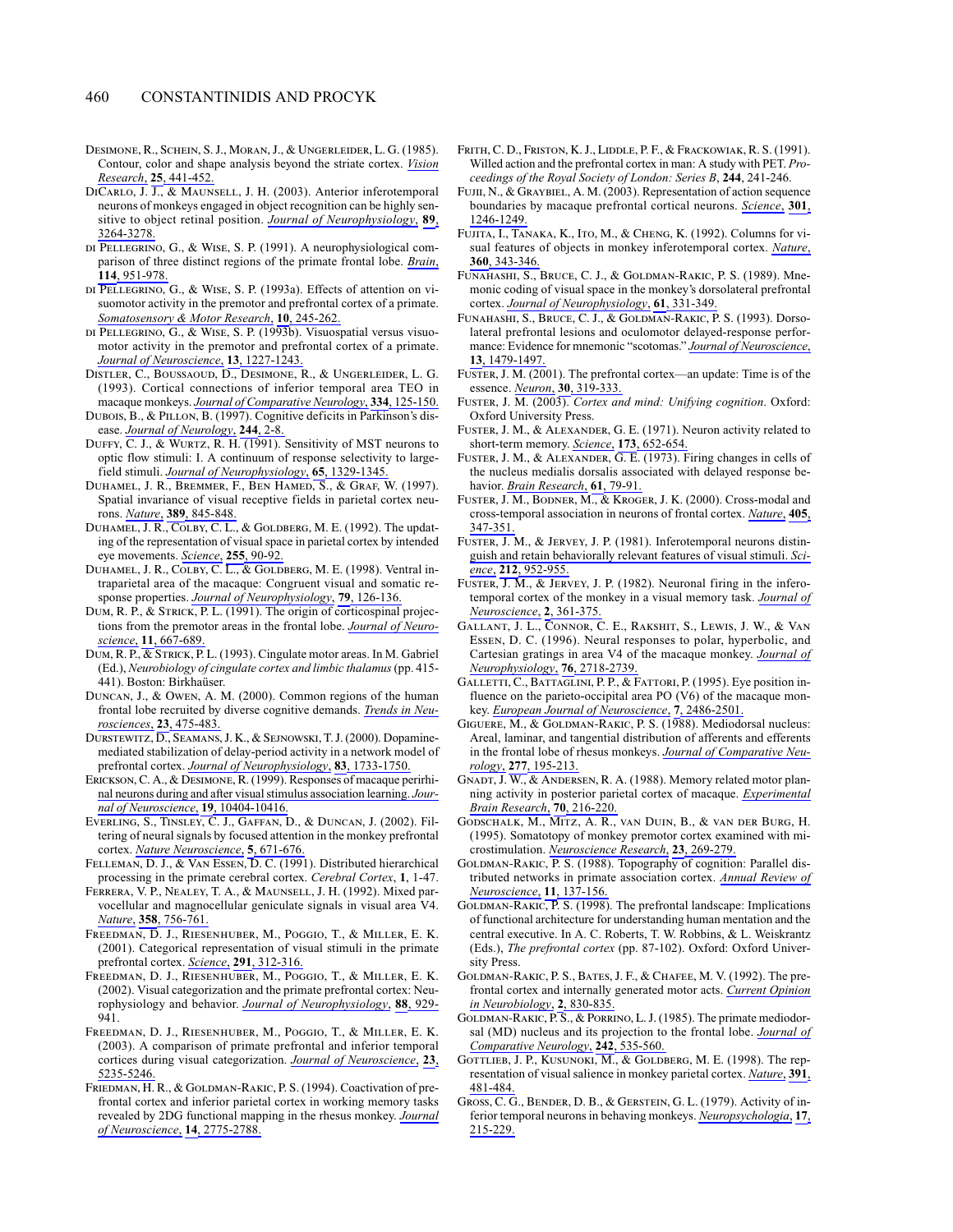- GROSS, C. G., ROCHA-MIRANDA, C. E., & BENDER, D. B. (1972). Visual properties of neurons in inferotemporal cortex of the macaque. Journal of Neurophysiology, 35, 96-111.
- GRUNEWALD, A., LINDEN, J.F., & ANDERSEN, R. A. (1999). Responses to auditory stimuli in macaque lateral intraparietal area: I. Effects of training. Journal of Neurophysiology, 82, 330-342
- HABER, S. N., KUNISHIO, K., MIZOBUCHI, M., & LYND-BALTA, E. (1995). The orbital and medial prefrontal circuit through the primate basal ganglia. Journal of Neuroscience, 15, 4851-4867.
- HACKETT, T. A., STEPNIEWSKA, I., & KAAS, J. H. (1999). Prefrontal connections of the parabelt auditory cortex in macaque monkeys. Brain Research, 817, 45-58.
- HADJ-BOUZIANE, F., MEUNIER, M., & BOUSSAOUD, D. (2003). Conditional visuo-motor learning in primates: A key role for the basal ganglia. Journal of Physiology, 97, 567-579.
- HADLAND, K. A., RUSHWORTH, M. F., GAFFAN, D., & PASSINGHAM, R. E. (2003). The anterior cingulate and reward-guided selection of actions. Journal of Neurophysiology, 89, 1161-1164.
- HAENNY, P. E., MAUNSELL, J. H., & SCHILLER, P. H. (1988). State dependent activity in monkey visual cortex: II. Retinal and extraretinal factors in V4. Experimental Brain Research, 69, 245-259.
- HAMPSON, R. E., PONS, T. P., STANFORD, T. R., & DEADWYLER, S. A. (2004). Categorization in the monkey hippocampus: A possible mechanism for encoding information into memory. Proceedings of the National Academy of Sciences, 101, 3184-3189.
- HATANAKA, N., TOKUNO, H., HAMADA, I., INASE, M., ITO, Y., IMA-NISHI, M., HASEGAWA, N., AKAZAWA, T., NAMBU, A., & TAKADA, M. (2003). Thalamocortical and intracortical connections of monkey cingulate motor areas. Journal of Comparative Neurology, 462, 121-138
- HEUER, H. W., & BRITTEN, K. H. (2004). Optic flow signals in extrastriate area MST: Comparison of perceptual and neuronal sensitivity. Journal of Neurophysiology, 91, 1314-1326.
- HIKOSAKA, K., & WATANABE, M. (2000). Delay activity of orbital and lateral prefrontal neurons of the monkey varying with different rewards. Cerebral Cortex, 10, 263-271.
- HIKOSAKA, O., SAKAMOTO, M., & Usui, S. (1989a). Functional properties of monkey caudate neurons: I. Activities related to saccadic eye movements. Journal of Neurophysiology, 61, 780-798.
- HIKOSAKA, O., SAKAMOTO, M., & Usul, S. (1989b). Functional properties of monkey caudate neurons: III. Activities related to expectation of target and reward. Journal of Neurophysiology, 61, 814-832.
- HINKLE, D. A., & CONNOR, C. E. (2002). Three-dimensional orientation tuning in macaque area V4. Nature Neuroscience, 5, 665-670.
- HOLSCHER, C., & ROLLS, E. T. (2002). Perirhinal cortex neuronal activity is actively related to working memory in the macaque. Neural Plasticity, 9, 41-51.
- HOLSCHER, C., ROLLS, E. T., & XIANG, J. (2003). Perirhinal cortex neuronal activity related to long-term familiarity memory in the macaque. European Journal of Neuroscience, 18, 2037-2046.
- HOUK, J. C., & WISE, S. P. (1995). Distributed modular architectures linking basal ganglia, cerebellum, and cerebral cortex: Their role in planning and controlling action. Cerebral Cortex, 5, 95-110.
- HSIAO, S. S., O'SHAUGHNESSY, D. M., & JOHNSON, K. O. (1993). Effects of selective attention on spatial form processing in monkey primary and secondary somatosensory cortex. Journal of Neurophysiology, 70, 444-447.
- HUERTA, M. F., KRUBITZER, L. A., & KAAS, J. H. (1986). Frontal eye field as defined by intracortical microstimulation in squirrel monkeys, owl monkeys, and macaque monkeys: I. Subcortical connections. Journal of Comparative Neurology, 253, 415-439.
- HUERTA, M. F., KRUBITZER, L. A., & KAAS, J. H. (1987). Frontal eye field as defined by intracortical microstimulation in squirrel monkeys, owl monkeys, and macaque monkeys: II. Cortical connections. Journal of Comparative Neurology, 265, 332-361.
- IBA, M., & SAWAGUCHI, T. (2003). Involvement of the dorsolateral prefrontal cortex of monkeys in visuospatial target selection. Journal of Neurophysiology, 89, 587-599.
- IFUKU, H., HIRATA, S., NAKAMURA, T., & OGAWA, H. (2003). Neuronal activities in the monkey primary and higher-order gustatory cortices during a taste discrimination delayed GO/NOGO task and after reversal. Neuroscience Research, 47, 161-175.
- INOUE, M., MIKAMI, A., ANDO, I., & TSUKADA, H. (2004). Functional brain mapping of the macaque related to spatial working memory as revealed by PET. Cerebral Cortex, 14, 106-119.
- ISOMURA, Y., ITO, Y., AKAZAWA, T., NAMBU, A., & TAKADA, M. (2003). Neural coding of "attention for action" and "response selection" in primate anterior cingulate cortex. Journal of Neuroscience, 23, 8002-8012
- ITO, M., TAMURA, H., FUJITA, I., & TANAKA, K. (1995). Size and position invariance of neuronal responses in monkey inferotemporal cortex. Journal of Neurophysiology, 73, 218-226.
- JACOBSEN, C. F. (1936). Studies of cerebral function in primates. Comparative Psychology Monogaphs, 13, 1-68.
- JAGADEESH, B., CHELAZZI, L., MISHKIN, M., & DESIMONE, R. (2001). Learning increases stimulus salience in anterior inferior temporal cortex of the macaque. Journal of Neurophysiology, 86, 290-303.
- JOEL, D., & WEINER, I. (2000). The connections of the dopaminergic system with the striatum in rats and primates: An analysis with respect to the functional and compartmental organization of the striatum. Ne<u>uroscience,</u> 96, 451-474.
- JONES, E. G., DELL'ANNA, M. E., MOLINARI, M., RAUSELL, E., & HASHI-KAWA, T. (1995). Subdivisions of macaque monkey auditory cortex revealed by calcium-binding protein immunoreactivity. Journal of Comparative Neurology, 362, 153-170.
- JONIDES, J., SMITH, E. E., KOEPPE, R. A., AWH, E., MINOSHIMA, S., & MINTUN, M. A. (1993). Spatial working memory in humans as revealed by PET. Nature, 363, 623-625.
- JOUFFRAIS, C., & BOUSSAOUD, D. (1999). Neuronal activity related to eye-hand coordination in the primate premotor cortex. Experimental Brain Research, 128, 205-209.
- KAAS, J. H., & HACKETT, T. A. (2000). Subdivisions of auditory cortex and processing streams in primates. Proceedings of the National Academy of Sciences, 97, 11793-11799.
- KAWAGOE, R., TAKIKAWA, Y., & HIKOSAKA, O. (1998). Expectation of reward modulates cognitive signals in the basal ganglia. Nature Neuroscience, 1, 411-416.
- KAWAMURA, K., & NAITO, J. (1984). Corticocortical projections to the prefrontal cortex in the rhesus monkey investigated with horseradish peroxidase techniques. Neuroscience Research, 1, 89-103.
- KERMADI, I., & JOSEPH, J. P. (1995). Activity in the caudate nucleus of monkey during spatial sequencing. Journal of Neurophysiology, 74, 911-933
- $K$ <sub>OCH</sub>, C., & FUSTER, J. M. (1989). Unit activity in monkey parietal cortex related to haptic perception and temporary memory. Experimental Brain Research, 76, 292-306.
- KOECHLIN, E., ODY, C., & KOUNEIHER, F. (2003). The architecture of cognitive control in the human prefrontal cortex. Science, 302, 1181-1185
- KOMATSU, H., & WURTZ, R. H. (1988). Relation of cortical areas MT and MST to pursuit eye movements: I. Localization and visual properties of neurons. Journal of Neurophysiology, 60, 580-603.
- KOSAKI, H., HASHIKAWA, T., HE, J., & JONES, E. G. (1997). Tonotopic organization of auditory cortical fields delineated by parvalbumin immunoreactivity in macaque monkeys. Journal of Comparative Neurology, 386, 304-316.
- KOSKI, L., & PAUS, T. (2000). Functional connectivity of the anterior cingulate cortex within the human frontal lobe: A brain-mapping meta-analysis. Experimental Brain Research, 133, 55-65.
- KRITZER, M. F., & GOLDMAN-RAKIC, P. S. (1995). Intrinsic circuit organization of the major layers and sublayers of the dorsolateral prefrontal cortex in the rhesus monkey. Journal of Comparative Neurology, 359, 131-143.
- LEON, M. L., & SHADLEN, M. N. (1999). Effect of expected reward magnitude on the response of neurons in the dorsolateral prefrontal cortex of the macaque. Neuron, 24, 415-425.
- LISMAN, J. E., FELLOUS, J. M., & WANG, X. J. (1998). A role for NMDAreceptor channels in working memory. Nature Neuroscience, 1, 273-275.
- LIU, Z., & RICHMOND, B. J. (2000). Response differences in monkey TE and perirhinal cortex: Stimulus association related to reward schedules. Journal of Neurophysiology, 83, 1677-1692.
- LLINAS, R. R., LEZNIK, E., & URBANO, F. J. (2002). Temporal binding via cortical coincidence detection of specific and nonspecific thala-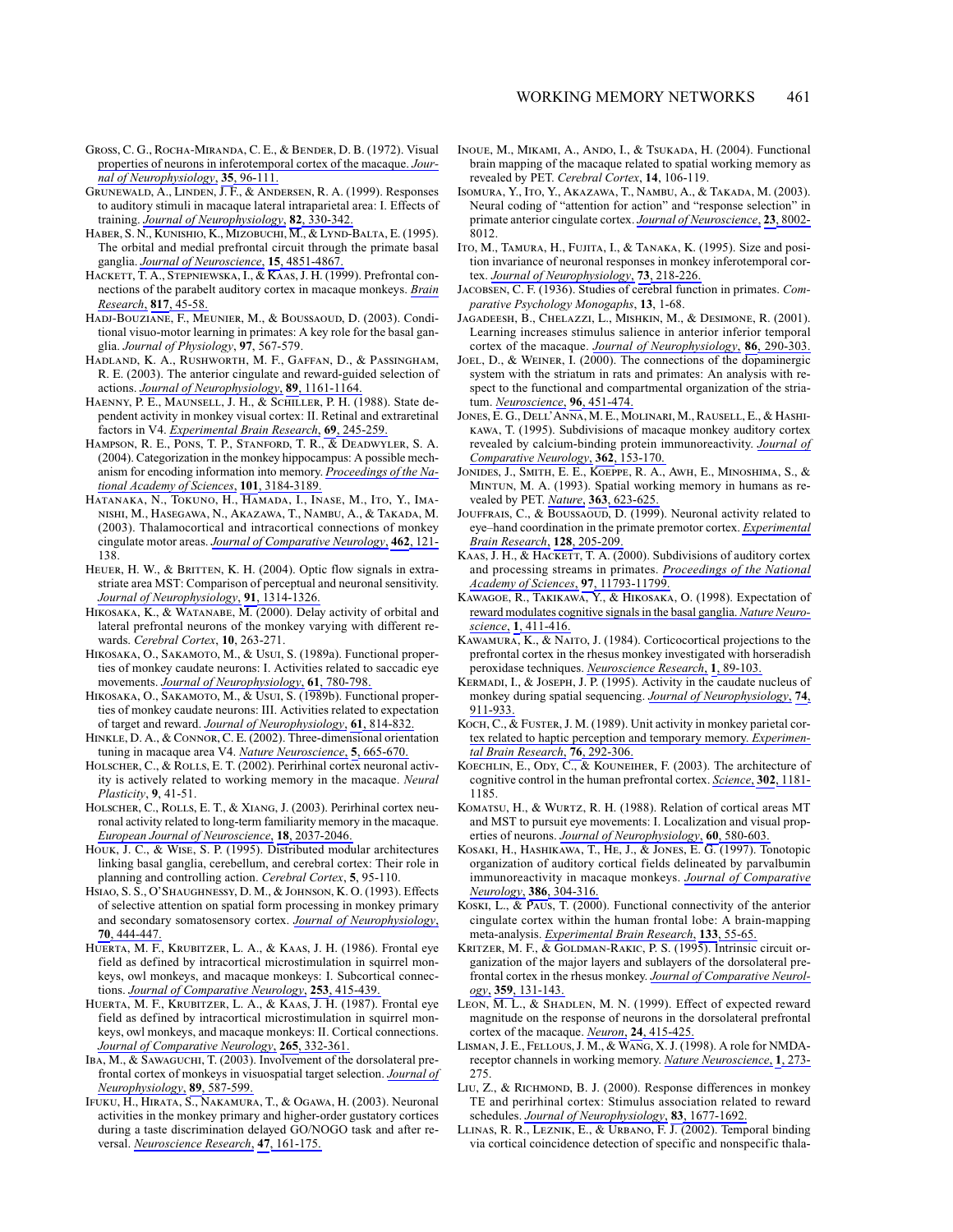mocortical inputs: A voltage-dependent dye-imaging study in mouse brain slices. Proceedings of the National Academy of Sciences, 99, 449-454.

- LLINAS, R. R., RIBARY, U., CONTRERAS, D., & PEDROARENA, C. (1998). The neuronal basis for consciousness. Philosophical Transactions of the Royal Society of London: Series B, 353, 1841-1849
- LOGOTHETIS, N. K., & PAULS, J. (1995). Psychophysical and physiological evidence for viewer-centered object representations in the primate. Cerebral Cortex, 5, 270-288.
- LOGOTHETIS, N. K., PAULS, J., & POGGIO, T. (1995). Shape representation in the inferior temporal cortex of monkeys. Current Biology, 5, 552-563.
- LU, M. T., PRESTON, J. B., & STRICK, P. L. (1994). Interconnections between the prefrontal cortex and the premotor areas in the frontal lobe. Journal of Comparative Neurology, 341, 375-392.
- LUCK, S. J., CHELAZZI, L., HILLYARD, S. A., & DESIMONE, R. (1997). Neural mechanisms of spatial selective attention in areas V1, V2, and V4 of macaque visual cortex. Journal of Neurophysiology, 77, 24-42.
- LUPPINO, G., MATELLI, M., CAMARDA, R. M., GALLESE, V., & RIZZO-LATTI, G. (1991). Multiple representations of body movements in mesial area 6 and the adjacent cingulate cortex: An intracortical microstimulation study in the macaque monkey. Journal of Comparative Neurology, 311, 463-482.
- LYNCH, J. C., MOUNTCASTLE, V. B., TALBOT, W. H., & YIN, T. C. (1977). Parietal lobe mechanisms for directed visual attention. Journal of Neurophysiology, 40, 362-389.
- MACDONALD, A. W., **III**, COHEN, J. D., STENGER, V. A., & CARTER, C. S. (2000). Dissociating the role of the dorsolateral prefrontal and anterior cingulate cortex in cognitive control. Science, 288, 1835-1838.
- MARKOWITSCH, H. J., EMMANS, D., IRLE, E., STREICHER, M., & PREI-LOWSKI, B. (1985). Cortical and subcortical afferent connections of the primate's temporal pole: A study of rhesus monkeys, squirrel monkeys, and marmosets. Journal of Comparative Neurology, 242, 425-458.
- MATELLI, M., LUPPINO, G., & RIZZOLATTI, G. (1991). Architecture of superior and mesial area 6 and the adjacent cingulate cortex in the macaque monkey. Journal of Comparative Neurology, 311, 445-462.
- MATSUMOTO, K., SUZUKI, W., & TANAKA, K. (2003). Neuronal correlates of goal-based motor selection in the prefrontal cortex. Science, 301, 229-232.
- MAZZONI, P., BRACEWELL, R. M., BARASH, S., & ANDERSEN, R. A. (1996). Spatially tuned auditory responses in area LIP of macaques performing delayed memory saccades to acoustic targets. Journal of Neurophysiology, 75, 1233-1241.
- MCGUIRE, P. K., BATES, J. F., & GOLDMAN-RAKIC, P. S. (1991). Interhemispheric integration: I. Symmetry and convergence of the corticocortical connections of the left and the right principal sulcus (PS) and the left and the right supplementary motor area (SMA) in the rhesus monkey. Cerebral Cortex, 1, 390-407.
- MERCHANT, H., BATTAGLIA-MAYER, A., & GEORGOPOULOS, A. P. (2001). Effects of optic flow in motor cortex and area 7a. Journal of Neurophysiology, 86, 1937-1954.
- MERCHANT, H., BATTAGLIA-MAYER, A., & GEORGOPOULOS, A. P. (2004). Neural responses in motor cortex and area 7a to real and apparent motion. Experimental Brain Research, 154, 291-307.
- MESSIER, J., & KALASKA, J. F. (2000). Covariation of primate dorsal premotor cell activity with direction and amplitude during a memorizeddelay reaching task. Journal of Neurophysiology, 84, 152-165.
- MESSINGER, A., SQUIRE, L. R., ZOLA, S. M., & ALBRIGHT, T. D. (2001). Neuronal representations of stimulus associations develop in the temporal lobe during learning. Proceedings of the National Academy of Sciences, 98, 12239-12244.
- MEUNIER, M., BACHEVALIER, J., & MISHKIN, M. (1997). Effects of orbital frontal and anterior cingulate lesions on object and spatial memory in rhesus monkeys. Neuropsychologia, 35, 999-1015.
- MIDDLETON, F. A., & STRICK, P. L. (2002). Basal-ganglia "projections" to the prefrontal cortex of the primate. Cerebral Cortex, 12, 926-935.
- MILLER, E. K., & COHEN, J. D. (2001). An integrative theory of prefrontal cortex function. Annual Review of Neuroscience, 24, 167-202.
- MILLER, E. K., ERICKSON, C. A., & DESIMONE, R. (1996). Neural mechanisms of visual working memory in prefrontal cortex of the macaque. Journal of Neuroscience, 16, 5154-5167.
- MILLER, E. K., LI, L., & DESIMONE, R. (1991). A neural mechanism for working and recognition memory in inferior temporal cortex. Science, 254, 1377-1379.
- MILLER, E. K., Li, L., & DESIMONE, R. (1993). Activity of neurons in anterior inferior temporal cortex during a short-term memory task. Journal of Neuroscience, 13, 1460-1478.
- MILNER, B. (1963). Effects of different brain lesions on card sorting. Archives of Neurology, 9, 100-110.
- MITZ, A. R., & WISE, S. P. (1987). The somatotopic organization of the supplementary motor area: Intracortical microstimulation mapping. Journal of Neuroscience, 7, 1010-1021.
- MIYASHITA, Y., & CHANG, H. S. (1988). Neuronal correlate of pictorial short-term memory in the primate temporal cortex. Nature, 331, 68-70.
- MORAN, J., & DESIMONE, R. (1985). Selective attention gates visual processing in the extrastriate cortex. Science, 229, 782-784.
- MOTTER, B. C. (1994). Neural correlates of attentive selection for color or luminance in extrastriate area V4. Journal of Neuroscience, 14, 2178-2189.
- MOTTER, B. C., & MOUNTCASTLE, V. B. (1981). The functional properties of the light-sensitive neurons of the posterior parietal cortex studied in waking monkeys: Foveal sparing and opponent vector organization. Journal of Neuroscience, 1, 3-26.
- MOUNTCASTLE, V. B., LYNCH, J. C., GEORGOPOULOS, A., SAKATA, H., & ACUNA, C. (1975). Posterior parietal association cortex of the monkey: Command functions for operations within extrapersonal space. Journal of Neurophysiology, 38, 871-908.
- NAKAMURA, K., & COLBY, C. L. (2000). Visual, saccade-related, and cognitive activation of single neurons in monkey extrastriate area V3A. Journal of Neurophysiology, 84, 677-692.
- NAKAMURA, K., & KUBOTA, K. (1995). Mnemonic firing of neurons in the monkey temporal pole during a visual recognition memory task. Journal of Neurophysiology, 74, 162-178.
- NAKAMURA, K., SAKAI, K., & HIKOSAKA, O. (1998). Neuronal activity in medial frontal cortex during learning of sequential procedures. Journal of Neurophysiology, 80, 2671-2687.
- NAYA, Y., YOSHIDA, M., & MIYASHITA, Y. (2001). Backward spreading of memory-retrieval signal in the primate temporal cortex. Science, 291, 661-664.
- NEWSOME, W. T., MIKAMI, A., & WURTZ, R. H. (1986). Motion selectivity in macaque visual cortex: III. Psychophysics and physiology of apparent motion. Journal of Neurophysiology, 55, 1340-1351.
- NIEDER, A., FREEDMAN, D. J., & MILLER, E. K. (2002). Representation of the quantity of visual items in the primate prefrontal cortex. Science, 297, 1708-1711.
- NIEDER,  $\overline{A}$ , & MILLER, E. K. (2003). Coding of cognitive magnitude: Compressed scaling of numerical information in the primate prefrontal cortex. Neuron, 37, 149-157.
- NIEDER, A., & MILLER, E. K. (2004). A parieto-frontal network for visual numerical information in the monkey. Proceedings of the National Academy of Sciences, 101, 7457-7462.
- NIKI, H., & WATANABE, M. (1976). Cingulate unit activity and delayed response. Brain Research, 110, 381-386.
- OLSON, C. R., & GETTNER, S. N. (1995). Object-centered direction selectivity in the macaque supplementary eye field. Science, 269, 985-988.
- OP DE BEECK, H., & VOGELS, R. (2000). Spatial sensitivity of macaque inferior temporal neurons. Journal of Comparative Neurology, 426, 505-518.
- Ó SCALAIDHE, S., WILSON, F. A., & GOLDMAN-RAKIC, P. S. (1997). Areal segregation of face-processing neurons in prefrontal cortex. Science, 278, 1135-1138.
- PASSINGHAM, R. (1993). The frontal lobes and voluntary action. Oxford: Oxford University Press.
- PASUPATHY, A., & CONNOR, C. E. (2001). Shape representation in area V4: Position-specific tuning for boundary conformation. Journal of Neurophysiology, 86, 2505-2519.
- PAUS, T. (2001). Primate anterior cingulate cortex: Where motor control, drive and cognition interface. Nature Reviews Neuroscience, 2, 417-424.
- PAUS, T., PETRIDES, M., EVANS, A. C., & MEYER, E. (1993). Role of the human anterior cingulate cortex in the control of oculomotor, man-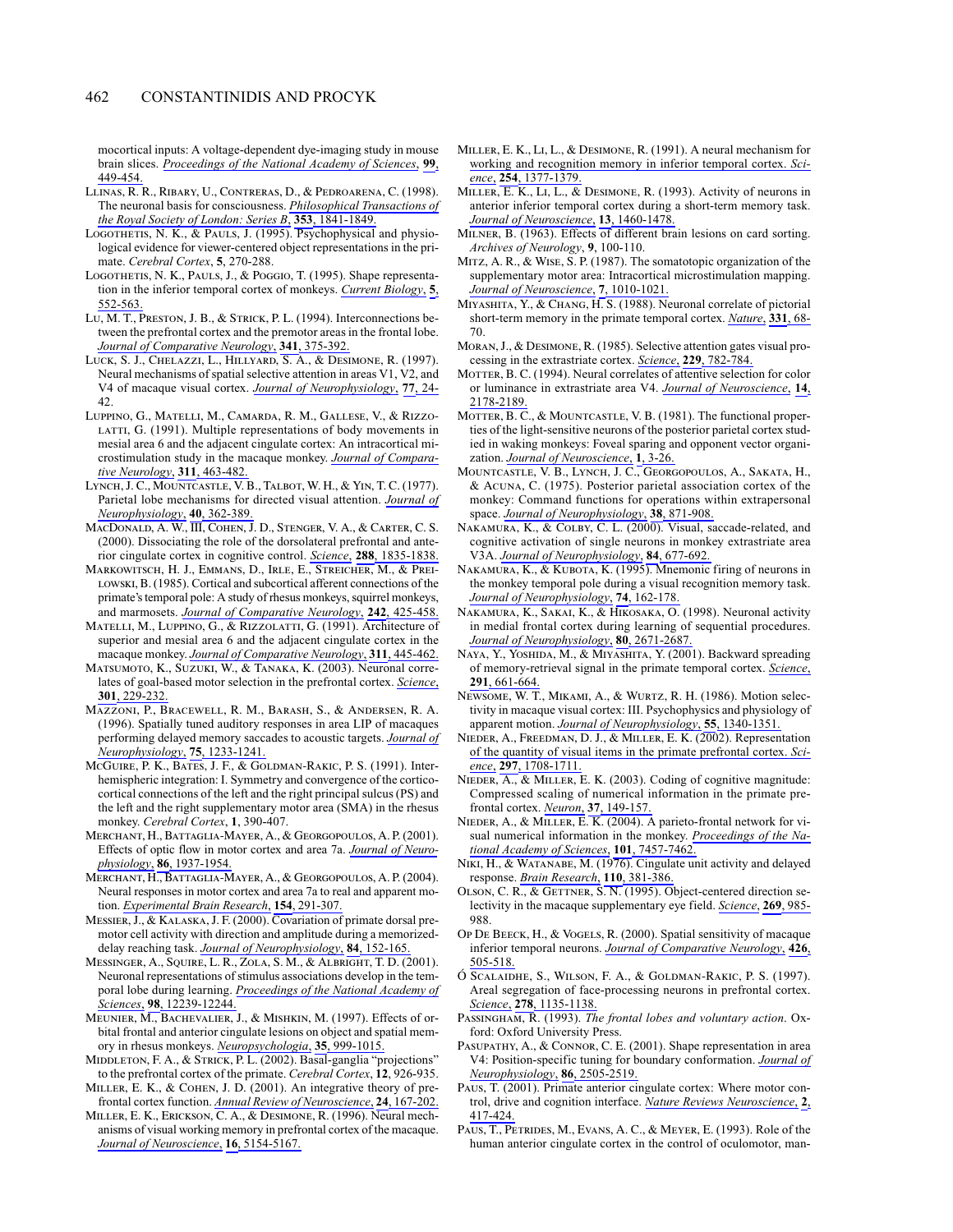ual, and speech responses: A positron emission tomography study. Journal of Neurophysiology, 70, 453-469.

- PESARAN, B., PEZARIS, J. S., SAHANI, M., MITRA, P. P., & ANDERSEN, R. A. (2002). Temporal structure in neuronal activity during working memory in macaque parietal cortex. Nature Neuroscience, 5, 805-811.
- PETRIDES, M. (2000). The role of the mid-dorsolateral prefrontal cortex in working memory. Experimental Brain Research, 133, 44-54.
- PHILLIPS, J. R., JOHNSON, K. O., & HSIAO, S. S. (1988). Spatial pattern representation and transformation in monkey somatosensory cortex. Proceedings of the National Academy of Sciences, 85, 1317-1321.
- PHINNEY, R. E., & SIEGEL, R. M. (2000). Speed selectivity for optic flow in area 7a of the behaving macaque. Cerebral Cortex, 10, 413-421.
- PLATT, M. L., & GLIMCHER, P. W. (1999). Neural correlates of decision variables in parietal cortex. Nature, 400, 233-238.
- POSNER, M. I., & DIGIROLAMO, G. J. (1998). Executive attention: Conflict, target detection and cognitive control. In R. Parasuraman (Ed.), The attentive brain (pp. 401-423). Cambridge, MA: MIT Press.
- POWELL, K. D., & GOLDBERG, M. E. (2000). Response of neurons in the lateral intraparietal area to a distractor flashed during the delay period of a memory-guided saccade. Journal of Neurophysiology, 84, 301-310.
- PREUSS, T. M., & GOLDMAN-RAKIC, P. S. (1991). Architectonics of the parietal and temporal association cortex in the strepsirhine primate Galago compared to the anthropoid primate Macaca. Journal of Comparative Neurology, 310, 475-506.
- PROCYK, E., & JOSEPH, J. P. (2001). Characterization of serial order encoding in the monkey anterior cingulate sulcus. European Journal of Neuroscience, 14, 1041-1046.
- PROCYK, E., TANAKA, Y.L., & JOSEPH, J.P. (2000). Anterior cingulate activity during routine and non-routine sequential behaviors in macaques. Nature Neuroscience, 3, 502-508.
- PUCAK, M. L., LEVITT, J. B., LUND, J. S., & LEWIS, D. A. (1996). Patterns of intrinsic and associational circuitry in monkey prefrontal cortex. Journal of Comparative Neurology, 376, 614-630.
- QUINTANA, J., & FUSTER, J. M. (1992). Mnemonic and predictive functions of cortical neurons in a memory task. NeuroReport, 3, 721-724.
- RAIGUEL, S., VAN HULLE, M. M., XIAO, D. K., MARCAR, V. L., LAGAE, L., & ORBAN, G. A. (1997). Size and shape of receptive fields in the medial superior temporal area (MST) of the macaque. NeuroReport, 8, 2803-2808.
- RAINER, G., ASAAD, W. F., & MILLER, E. K. (1998). Selective representation of relevant information by neurons in the primate prefrontal cortex. Nature, 393, 577-579.
- RAINER,  $\overline{G}$ ., & MILLER, E. K. (2002). Timecourse of object-related neural activity in the primate prefrontal cortex during a short-term memory task. European Journal of Neuroscience, 15, 1244-1254.
- RAO, S. C., RAINER, G., & MILLER, E. K. (1997). Integration of what and where in the primate prefrontal cortex. Science, 276, 821-824.
- RAUSCHECKER, J. P., TIAN, B., & HAUSER, M. (1995). Processing of complex sounds in the macaque nonprimary auditory cortex. Science, 268, 111-114.
- RICHMOND, B. J., WURTZ, R. H., & SATO, T. (1983). Visual responses of inferior temporal neurons in awake rhesus monkey. Journal of Neurophysiology, 50, 1415-1432.
- RIZZOLATTI, G., & LUPPINO, G. (2001). The cortical motor system. Neuron, 31, 889-901.
- ROLLS, E. T.  $(2002)$ . The functions of the orbitofrontal cortex. In R. T. Knight (Ed.), Principles of frontal lobe function (pp. 354-375). Oxford: Oxford University Press.
- ROLLS, E. T., AGGELOPOULOS, N. C., & ZHENG, F. (2003). The receptive fields of inferior temporal cortex neurons in natural scenes. Journal of Neuroscience, 23, 339-348.
- ROMANSKI, L. M., BATES, J. F., & GOLDMAN-RAKIC, P. S. (1999). Auditory belt and parabelt projections to the prefrontal cortex in the rhesus monkey. Journal of Comparative Neurology, 403, 141-157.
- ROMANSKI, L. M., GIGUERE, M., BATES, J. F., & GOLDMAN-RAKIC, P. S. (1997). Topographic organization of medial pulvinar connections with the prefrontal cortex in the rhesus monkey. Journal of Comparative Neurology, 379, 313-332.
- ROMANSKI, L. M., & GOLDMAN-RAKIC, P. S. (2002). An auditory domain in primate prefrontal cortex. Nature Neuroscience, 5, 15-16.
- ROMANSKI, L. M., TIAN, B., FRITZ, J., MISHKIN, M., GOLDMAN-RAKIC, P. S., & RAUSCHECKER, J. P. (1999). Dual streams of auditory afferents target multiple domains in the primate prefrontal cortex. Nature Neuroscience, 2, 1131-1136.
- ROMO, R., BRODY, C. D., HERNANDEZ, A., & LEMUS, L. (1999). Neuronal correlates of parametric working memory in the prefrontal cortex. Nature, 399, 470-473.
- ROMO, R., HERNANDEZ, A., ZAINOS, A., LEMUS, L., & BRODY, C. D. (2002). Neuronal correlates of decision-making in secondary somatosensory cortex. Nature Neuroscience, 5, 1217-1225.
- ROSENKILDE, C. E., BAUER, R. H., & FUSTER, J. M. (1981). Single cell activity in ventral prefrontal cortex of behaving monkeys. Brain Research, 209, 375-394.
- ROUILLER, E. M., TANNE, J., MORET, V., & BOUSSAOUD, D. (1999). Origin of thalamic inputs to the primary, premotor, and supplementary motor cortical areas and to area 46 in macaque monkeys: A multiple retrograde tracing study. Journal of Comparative Neurology, 409, 131-152.
- RUSHWORTH, M. F., HADLAND, K. A., GAFFAN, D., & PASSINGHAM, R. E. (2003). The effect of cingulate cortex lesions on task switching and working memory. Journal of Cognitive Neuroscience, 15, 338-353
- RUSSO, G. S., & BRUCE, C. J. (1996). Neurons in the supplementary eye field of rhesus monkeys code visual targets and saccadic eye movements in an oculocentric coordinate system. Journal of Neurophysiology, 76, 825-848.
- SAKAI, K., & MIYASHITA, Y. (1991). Neural organization for the longterm memory of paired associates. Nature, 354, 152-155.
- SALINAS, E. (2004). Fast remapping of sensory stimuli onto motor actions on the basis of contextual modulation. Journal of Neuroscience, 24, 1113-1118.
- SATO, N., & NAKAMURA, K. (2003). Visual response properties of neurons in the parahippocampal cortex of monkeys. Journal of Neurophysiology, 90, 876-886.
- SAWAGUCHI, T., & GOLDMAN-RAKIC, P. S. (1991). D1 dopamine receptors in prefrontal cortex: Involvement in working memory. Science, 251, 947-950.
- SAWAGUCHI, T., & GOLDMAN-RAKIC, P. S. (1994). The role of D1dopamine receptor in working memory: Local injections of dopamine antagonists into the prefrontal cortex of rhesus monkeys performing an oculomotor delayed-response task. Journal of Neurophysiology, 71, 515-528.
- SCHLAG, J., & SCHLAG-REY, M. (1987). Evidence for a supplementary eye field. Journal of Neurophysiology, 57, 179-200.
- SCHLAG-REY, M., AMADOR, N., SANCHEZ, H., & SCHLAG, J. (1997). Antisaccade performance predicted by neuronal activity in the supplementary eye field. Nature, 390, 398-401.
- SCHULTZ, W. (2001). Reward signaling by dopamine neurons. Neuroscientist, 7, 293-302.
- SCHWARTZ, E. L., DESIMONE, R., ALBRIGHT, T. D., & GROSS, C. G. (1983). Shape recognition and inferior temporal neurons. Proceedings of the National Academy of Sciences, 80, 5776-5778.
- SEAMANS, J. K., DURSTEWITZ, D., CHRISTIE, B. R., STEVENS, C. F., & SEJNOWSKI, T. J. (2001). Dopamine D1/D5 receptor modulation of excitatory synaptic inputs to layer V prefrontal cortex neurons. Proceedings of the National Academy of Sciences, 98, 301-306.
- SELEMON, L. D., & GOLDMAN-RAKIC, P. S. (1985). Longitudinal topography and interdigitation of corticostriatal projections in the rhesus monkey. Journal of Neuroscience, 5, 776-794.
- SELEMON, L. D., & GOLDMAN-RAKIC, P. S. (1988). Common cortical and subcortical targets of the dorsolateral prefrontal and posterior parietal cortices in the rhesus monkey: Evidence for a distributed neural network subserving spatially guided behavior. Journal of Neuroscience, 8, 4049-4068.
- SERENO, A. B., & MAUNSELL, J. H. (1998). Shape selectivity in primate lateral intraparietal cortex. Nature, 395, 500-503.
- SHADLEN, M. N., & NEWSOME, W. T. (2001). Neural basis of a perceptual decision in the parietal cortex (area LIP) of the rhesus monkey. Journal of Neurophysiology, 86, 1916-1936.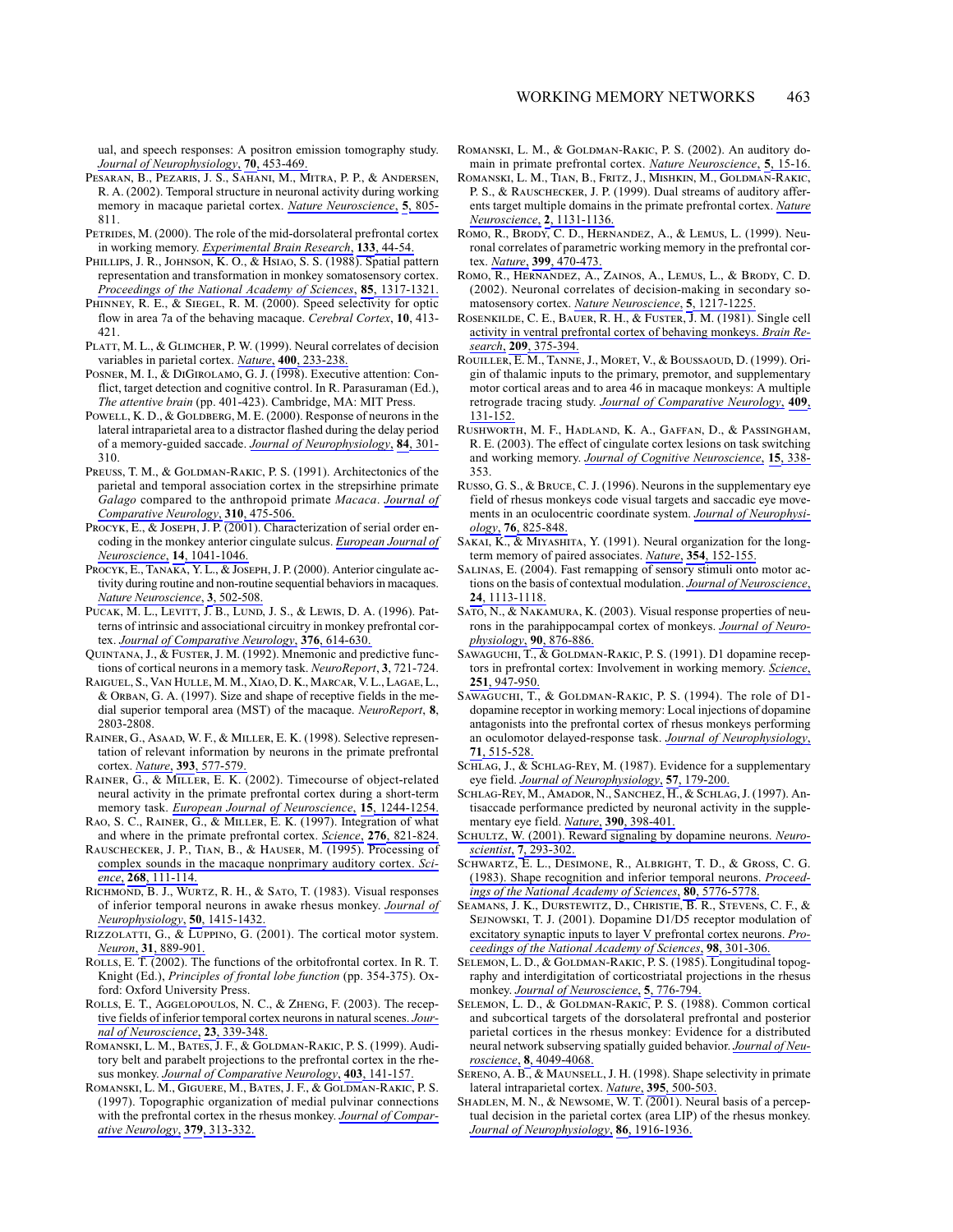- SHALLICE, T. (1988). From neuropsychology to mental structure. Cambridge: Cambridge University Press.
- SHEINBERG, D. L., & LOGOTHETIS, N. K. (1997). The role of temporal cortical areas in perceptual organization. Proceedings of the National Academy of Sciences, 94, 3408-3413.
- SHIBUTANI, H., SAKATA, H., & HYVARINEN, J. (1984). Saccade and blinking evoked by microstimulation of the posterior parietal association cortex of the monkey. Experimental Brain Research, 55, 1-8.
- SHIDARA, M., & RICHMOND, B. J. (2002). Anterior cingulate: Single neuronal signals related to degree of reward expectancy. Science, 296, 1709-1711.
- SHIMA, K., MUSHIAKE, H., SAITO, N., & TANJI, J. (1996). Role for cells in the presupplementary motor area in updating motor plans. Proceedings of the National Academy of Sciences, 93, 8694-8698.
- SHIMA, K., & TANJI, J. (1998). Role for cingulate motor area cells in voluntary movement selection based on reward. Science, 282, 1335-1338
- SIGALA, N., & LOGOTHETIS, N. K. (2002). Visual categorization shapes feature selectivity in the primate temporal cortex. Nature, 415, 318-320.
- SNYDER, L. H., BATISTA, A. P., & ANDERSEN, R. A. (1997). Coding of intention in the posterior parietal cortex. Nature, 386, 167-170.
- SNYDER, L. H., GRIEVE, K. L., BROTCHIE, P., & ANDERSEN, R. A. (1998). Separate body- and world-referenced representations of visual space in parietal cortex. Nature, 394, 887-891.
- STEINMETZ, M. A., CONNOR, C. E., CONSTANTINIDIS, C., & MCLAUGH-LIN, J. R. (1994). Covert attention suppresses neuronal responses in area 7a of the posterior parietal cortex. Journal of Neurophysiology, 72, 1020-1023.
- STEINMETZ, M. A., & CONSTANTINIDIS, C. (1995). Neurophysiological evidence for a role of posterior parietal cortex in redirecting visual attention. Cerebral Cortex, 5, 448-456.
- STEINMETZ, M. A., MOTTER, B. C., DUFFY, C. J., & MOUNTCASTLE, V. B. (1987). Functional properties of parietal visual neurons: Radial organization of directionalities within the visual field. Journal of Neuroscience, 7, 177-191.
- STOET, G., & SNYDER, L. H. (2004). Single neurons in posterior parietal cortex of monkeys encode cognitive set. *Neuron*, 42, 1003-1012.
- STUPHORN, V., TAYLOR, T. L., & SCHALL, J. D. (2000). Performance monitoring by the supplementary eye field. Nature, 408, 857-860.
- SUPER, H., SPEKREIJSE, H., & LAMME, V. A. (2001). A neural correlate of working memory in the monkey primary visual cortex. Science, 293, 120-124.
- SUZUKI, W. A., MILLER, E. K., & DESIMONE, R. (1997). Object and place memory in the macaque entorhinal cortex. Journal of Neurophysiology, 78, 1062-1081.
- TAKADA, M., NAMBU, A., HATANAKA, N., TACHIBANA, Y., MIYACHI, S., TAIRA, M., & INASE, M. (2004). Organization of prefrontal outflow toward frontal motor-related areas in macaque monkeys. European Journal of Neuroscience, 19, 3328-3342.
- TANAKA, K., SAITO, H., FUKADA, Y., & MORIYA, M. (1991). Coding visual images of objects in the inferotemporal cortex of the macaque monkey. Journal of Neurophysiology, 66, 170-189.
- TANIBUCHI, I., & GOLDMAN-RAKIC, P. S. (2003). Dissociation of spatial-, object-, and sound-coding neurons in the mediodorsal nucleus of the primate thalamus. Journal of Neurophysiology, 89, 1067-1077.
- TANJI, J., & SHIMA, K. (1994). Role for supplementary motor area cells in planning several movements ahead. Nature, 371, 413-416.
- THIELE, A., HENNING, P., KUBISCHIK, M., & HOFFMANN, K. P. (2002). Neural mechanisms of saccadic suppression. Science, 295, 2460-2462.
- Тотн, L. J., & Assap, J. A. (2002). Dynamic coding of behaviourally relevant stimuli in parietal cortex. Nature, 415, 165-168.
- TOVEE, M. J., ROLLS, E. T., & AZZOPARDI, P. (1994). Translation invariance in the responses to faces of single neurons in the temporal visual cortical areas of the alert macaque. Journal of Neurophysiology, 72, 1049-1060.
- TREMBLAY, L., & SCHULTZ, W. (1999). Relative reward preference in primate orbitofrontal cortex. *Nature*, 398, 704-708.
- TREUE, S., & MAUNSELL, J. H. (1996). Attentional modulation of visual

motion processing in cortical areas MT and MST. Nature, 382, 539-541.

- UNGERLEIDER, L. G., COURTNEY, S. M., & HAXBY, J. V. (1998). A neural system for human visual working memory. Proceedings of the National Academy of Sciences, 95, 883-890.
- UNGERLEIDER, L. G., & MISHKIN, M. (1982). Two cortical visual systems. In D. J. Ingle, M. A. Goodale, & R. J. W. Mansfield (Eds.), Analysis of visual behavior (549-586). Cambridge, MA: MIT Press.
- VAADIA, E., BENSON, D. A., HIENZ, R. D., & GOLDSTEIN, M. H., JR. (1986). Unit study of monkey frontal cortex: Active localization of auditory and of visual stimuli. Journal of Neurophysiology, 56, 934-952
- WALKER, A. E. (1940). A cytoarchitectural study of the prefrontal area of the macaque monkey. Journal of Comparative Neurology, 73, 59-86
- WALLIS, J. D., ANDERSON, K. C., & MILLER, E. K. (2001). Single neurons in prefrontal cortex encode abstract rules. Nature, 411, 953-956.
- WALLIS, J. D., DIAS, R., ROBBINS, T. W., & ROBERTS, A. C. (2001). Dissociable contributions of the orbitofrontal and lateral prefrontal cortex of the marmoset to performance on a detour reaching task. European Journal of Neuroscience, 13, 1797-1808.
- WALLIS, J. D., & MILLER, E. K. (2003a). From rule to response: Neuronal processes in the premotor and prefrontal cortex. Journal of Neurophysiology, 90, 1790-1806.
- WALLIS, J. D., & MILLER, E. K. (2003b). Neuronal activity in primate dorsolateral and orbital prefrontal cortex during performance of a reward preference task. European Journal of Neuroscience, 18, 2069-2081.
- WANG, X. J. (2001). Synaptic reverberation underlying mnemonic persistent activity. Trends in Neurosciences, 24, 455-463.
- WANG, X. J., TEGNER, J., CONSTANTINIDIS, C., & GOLDMAN-RAKIC, P. S. (2004). Division of labor among distinct inhibitory neurons in a cortical microcircuit of working memory. Proceedings of the National Academy of Sciences, 101, 1368-1373.
- WANG, Y., MATSUZAKA, Y., SHIMA, K., & TANJI, J. (2004). Cingulate cortical cells projecting to monkey frontal eye field and primary motor cortex. NeuroReport, 15, 1559-1563.
- WANG, Y., SHIMA, K., ISODA, M., SAWAMURA, H., & TANJI, J. (2002). Spatial distribution and density of prefrontal cortical cells projecting to three sectors of the premotor cortex. NeuroReport, 13, 1341-1344.
- WANG, Y., SHIMA, K., SAWAMURA, H., & TANJI, J. (2001). Spatial distribution of cingulate cells projecting to the primary, supplementary, and pre-supplementary motor areas: A retrograde multiple labeling study in the macaque monkey. Neuroscience Research, 39, 39-49.
- WATANABE, Y., & FUNAHASHI, S. (2004a). Neuronal activity throughout the primate mediodorsal nucleus of the thalamus during oculomotor delayed-responses: I. Cue-, delay-, and response-period activity. Journal of Neurophysiology, 92, 1738-1755.
- WATANABE, Y., & FUNAHASHI, S. (2004b). Neuronal activity throughout the primate mediodorsal nucleus of the thalamus during oculomotor delayed-responses: II. Activity encoding visual versus motor signal. Journal of Neurophysiology, 92, 1756-1769.
- WATANABE-SAWAGUCHI, K., KUBOTA, K., & ARIKUNI, T. (1991). Cytoarchitecture and intrafrontal connections of the frontal cortex of the brain of the hamadryas baboon (Papio hamadryas). Journal of Comparative Neurology, 311, 108-133.
- WEBSTER, M. J., BACHEVALIER, J., & UNGERLEIDER, L. G. (1994). Connections of inferior temporal areas TEO and TE with parietal and frontal cortex in macaque monkeys. Cerebral Cortex, 4, 470-483.
- WHITE, I. M., & WISE, S. P. (1999). Rule-dependent neuronal activity in the prefrontal cortex. Experimental Brain Research, 126, 315-335.
- WILLIAMS, G. V., & GOLDMAN-RAKIC, P. S. (1995). Modulation of memory fields by dopamine D1 receptors in prefrontal cortex. Nature, 376, 572-575.
- WILLIAMS, S. M., & GOLDMAN-RAKIC, P. S. (1993). Characterization of the dopaminergic innervation of the primate frontal cortex using a dopamine-specific antibody. Cerebral Cortex, 3, 199-222.
- WILSON, F. A., Ó SCALAIDHE, S. P., & GOLDMAN-RAKIC, P. S. (1993). Dissociation of object and spatial processing domains in primate prefrontal cortex. Science, 260, 1955-1958.